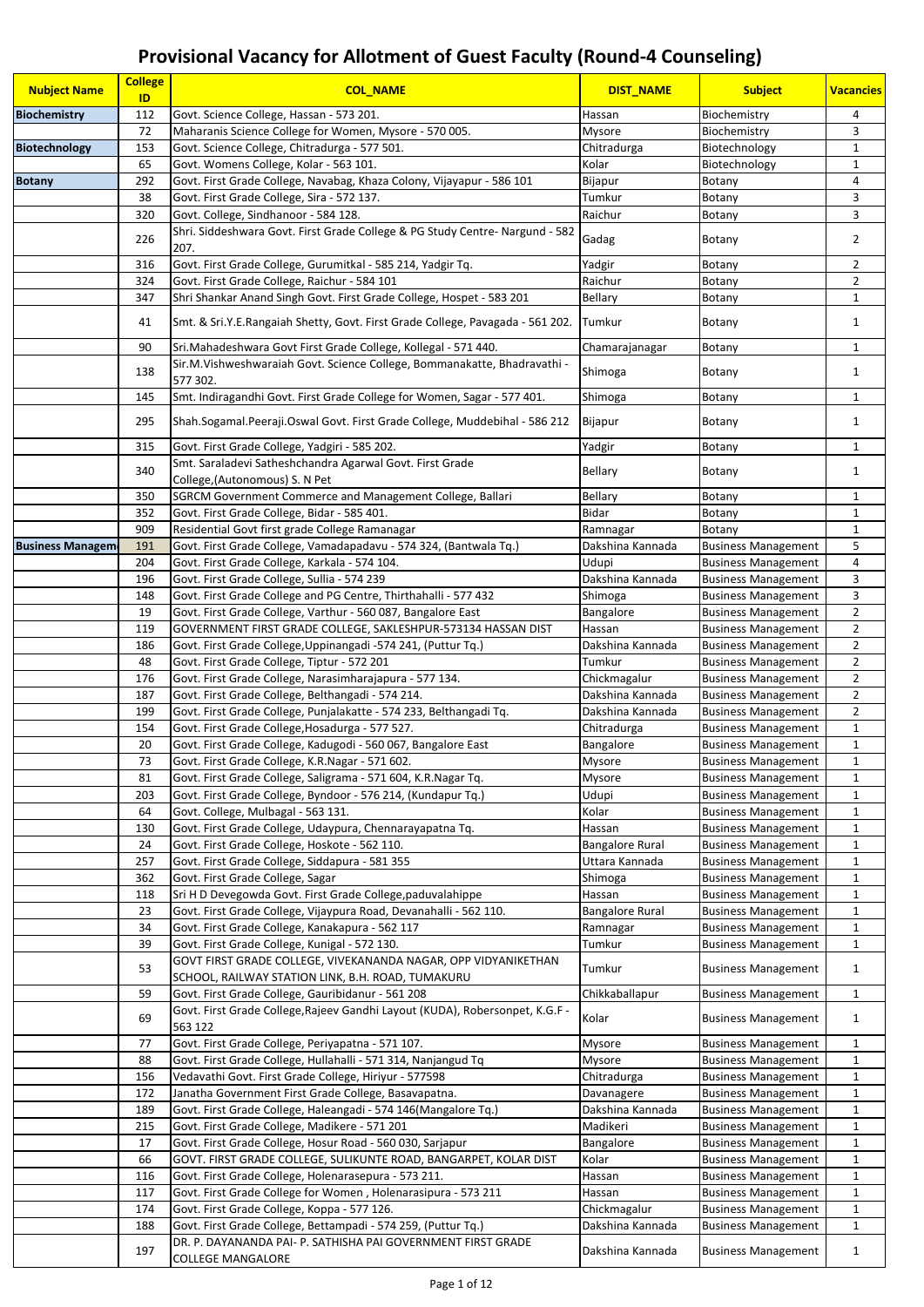| <b>Nubject Name</b> | <b>College</b><br>ID | <b>COL NAME</b>                                                                                                | <b>DIST_NAME</b> | <b>Subject</b>             | <b>Vacancies</b>             |
|---------------------|----------------------|----------------------------------------------------------------------------------------------------------------|------------------|----------------------------|------------------------------|
|                     | 205                  | Govt. First Grade College & Post Graduation Centre Shankarnarayan - 576 227, Udupi<br>(Kundapur Tq.)           |                  | <b>Business Management</b> | $\mathbf{1}$                 |
|                     | 206                  | Govt. First Grade College, Kaapu - 574 106, (Udupi Tq.)                                                        | Udupi            | <b>Business Management</b> | $\mathbf{1}$                 |
|                     | 207                  | Govt. First Grade College, Thenkanidiyur, Udupi - 576 106                                                      | Udupi            | <b>Business Management</b> | $\mathbf{1}$                 |
|                     | 209                  | Dr. G. Shankar Govt. Women's First Grade College & PG Study Centre,<br>Ajjarkad, Udupi - 576 101 (Udupi Dist.) | Udupi            | <b>Business Management</b> | $\mathbf{1}$                 |
|                     | 211                  | Govt First Grade College Koteshwara, Kundapura                                                                 | Udupi            | <b>Business Management</b> | $\mathbf{1}$                 |
|                     | 213                  | Govt. First Grade College, Kushalanagar - 571 234, Somwarpet Tq                                                | Madikeri         | <b>Business Management</b> | $\mathbf{1}$                 |
| Chemistry           | 54                   | Govt. First Grade College, M.G.Road, Chikkaballapur - 562 101.                                                 | Chikkaballapur   | Chemistry                  | 5                            |
|                     | 292                  | Govt. First Grade College, Navabag, Khaza Colony, Vijayapur - 586 101                                          | Bijapur          | Chemistry                  | 5                            |
|                     | 324                  | Govt. First Grade College, Raichur - 584 101                                                                   | Raichur          | Chemistry                  | 5                            |
|                     | 270                  | Govt. First Grade College, Raibag - 591 317                                                                    | Belgaum          | Chemistry                  | 4                            |
|                     | 295                  | Shah.Sogamal.Peeraji.Oswal Govt. First Grade College, Muddebihal - 586 212                                     | Bijapur          | Chemistry                  | 4                            |
|                     | 343                  | Govt. First Grade College, Siraguppa - 583 121.                                                                | <b>Bellary</b>   | Chemistry                  | 2                            |
|                     | 320                  | Govt. College, Sindhanoor - 584 128.                                                                           | Raichur          | Chemistry                  | $\overline{2}$               |
|                     | 267                  | Govt. First Grade College, Gokak - 591 307                                                                     | Belgaum          | Chemistry                  | $\overline{2}$               |
|                     | 65                   | Govt. Womens College, Kolar - 563 101.                                                                         | Kolar            | Chemistry                  | $\mathbf{1}$                 |
|                     | 331                  | Govt. First Grade College, Koppal - 583 231                                                                    | Koppal           | Chemistry                  | $\mathbf{1}$                 |
|                     |                      | Dr. G. Shankar Govt. Women's First Grade College & PG Study Centre,                                            |                  |                            |                              |
|                     | 209                  | Ajjarkad, Udupi - 576 101 (Udupi Dist.)<br>DR. P. DAYANANDA PAI- P. SATHISHA PAI GOVERNMENT FIRST GRADE        | Udupi            | Chemistry                  | $\mathbf{1}$                 |
|                     | 197                  | <b>COLLEGE MANGALORE</b>                                                                                       | Dakshina Kannada | Chemistry                  | $\mathbf{1}$                 |
|                     | 392                  | Govt. First Grade College for Women'S, Koppal                                                                  | Koppal           | Chemistry                  | $\mathbf{1}$                 |
|                     | 347                  | Shri Shankar Anand Singh Govt. First Grade College, Hospet - 583 201                                           | Bellary          | Chemistry                  | $\mathbf{1}$                 |
|                     | 256                  | Govt. First Grade College, Sirsi - 581 401                                                                     | Uttara Kannada   | Chemistry                  | $\mathbf{1}$                 |
|                     | 346                  | Govt. First Grade College, Sandur - 583 119                                                                    | Bellary          | Chemistry                  | $\mathbf{1}$                 |
|                     | 56                   | Government College for Women, Chintamani - 563 125.                                                            | Chikkaballapur   | Chemistry                  | $\mathbf{1}$                 |
|                     | 63<br>64             | Govt. Boys College, Kolar - 563 101.                                                                           | Kolar<br>Kolar   | Chemistry                  | $\mathbf{1}$<br>$\mathbf{1}$ |
|                     |                      | Govt. College, Mulbagal - 563 131.                                                                             |                  | Chemistry                  |                              |
|                     | 148                  | Govt. First Grade College and PG Centre, Thirthahalli - 577 432                                                | Shimoga          | Chemistry                  | $\mathbf{1}$                 |
|                     | 207                  | Govt. First Grade College, Thenkanidiyur, Udupi - 576 106                                                      | Udupi            | Chemistry                  | $\mathbf{1}$                 |
|                     | 268                  | Smt. I S Yadawad Govt. First Grade College, Ramdurg - 591 123                                                  | Belgaum          | Chemistry                  | $\mathbf{1}$                 |
|                     | 393                  | Govt. First Grade College for Women, Raichur                                                                   | Raichur          | Chemistry                  | $\mathbf{1}$                 |
|                     | 44                   | Govt. First Grade College, Chikkanaikanahalli - 572 214.                                                       | Tumkur           | Chemistry                  | $\mathbf{1}$                 |
|                     | 57                   | Govt. First Grade College, Shidlaghatta - 562 106.                                                             | Chikkaballapur   | Chemistry                  | $\mathbf{1}$                 |
|                     | 59                   | Govt. First Grade College, Gauribidanur - 561 208                                                              | Chikkaballapur   | Chemistry                  | $\mathbf{1}$                 |
|                     | 141                  | Govt. First Grade College, Soraba - 577 429.                                                                   | Shimoga          | Chemistry                  | $\mathbf{1}$                 |
|                     | 149                  | Govt. First Grade College, Rippanpet - 577 426, Hosanagara Tq.                                                 | Shimoga          | Chemistry                  | $\mathbf{1}$                 |
|                     | 211                  | Govt First Grade College Koteshwara, Kundapura                                                                 | Udupi            | Chemistry                  | $\mathbf{1}$                 |
|                     | 226                  | Shri. Siddeshwara Govt. First Grade College & PG Study Centre- Nargund - 582<br>207.                           | Gadag            | Chemistry                  | $\mathbf{1}$                 |
|                     | 227                  | Shree Benakappa Shankrappa Simhasanad Government First Grade College,<br>Gajendragad-582114 Gadag Dist.        | Gadag            | Chemistry                  | $\mathbf{1}$                 |
|                     | 247                  | Govt Arts & Science College, Karwar - 581 301.                                                                 | Uttara Kannada   | Chemistry                  | $\mathbf{1}$                 |
|                     | 294                  | Govt. First Grade College, Basavanabagewadi - 586 203                                                          | Bijapur          | Chemistry                  | $\mathbf{1}$                 |
|                     | 302                  | GOVT. FIRST GRADE COLLEGE, SEDAM                                                                               | Kalaburgi        | Chemistry                  | $\mathbf{1}$                 |
|                     | 303                  | Govt First Grade College Afzalpur                                                                              | Kalaburgi        | Chemistry                  | $\mathbf{1}$                 |
|                     | 315                  | Govt. First Grade College, Yadgiri - 585 202.                                                                  | Yadgir           | Chemistry                  | $\mathbf{1}$                 |
|                     | 316                  | Govt. First Grade College, Gurumitkal - 585 214, Yadgir Tq.                                                    | Yadgir           | Chemistry                  | $\mathbf{1}$                 |
|                     | 317                  | Govt. First Grade College, Shahapur - 585 223.                                                                 | Yadgir           | Chemistry                  | $\mathbf{1}$                 |
|                     | 328                  | Govt. First Grade College, Yelburga - 583 236.                                                                 | Koppal           | Chemistry                  | $\mathbf{1}$                 |
|                     | 357                  | Govt. First Grade College, Behind Old Sugar Factry, Humnabad<br>Road, Chitaguppa - 585 412, Humnabaad Tq:      | <b>Bidar</b>     | Chemistry                  | $\mathbf{1}$                 |
|                     | 400                  | Govt. First Grade College for Women, ELTC Building, Opposite to R N Shetty<br>Stadium Office, Dharwad          | Dharwad          | Chemistry                  | $\mathbf{1}$                 |
|                     | 330                  | Sri. Kolli Nageshwar Rao Govt. First Grade College, Gangavathi - 583 227.                                      | Koppal           | Chemistry                  | $\mathbf{1}$                 |
|                     | 186                  | Govt. First Grade College, Uppinangadi -574 241, (Puttur Tq.)                                                  | Dakshina Kannada | Chemistry                  | $\mathbf{1}$                 |
| <b>Commerce</b>     | 69                   | Govt. First Grade College, Rajeev Gandhi Layout (KUDA), Robersonpet, K.G.F -<br>563 122                        | Kolar            | Commerce                   | 4                            |
|                     | 268                  | Smt. I S Yadawad Govt. First Grade College, Ramdurg - 591 123                                                  | Belgaum          | Commerce                   | 4                            |
|                     | 279                  | Sri. Rudragowda Patil Govt. First Grade College, Bilagi - 587 116.                                             | Bagalkote        | Commerce                   | 3                            |
|                     | 283                  | Govt. First Grade College, Sector No.43 Navangar, Bagalkot- 587 103                                            | Bagalkote        | Commerce                   | 3                            |
|                     | 318                  | Govt. First Grade College, Surapura - 585 224.                                                                 | Yadgir           | Commerce                   | 3                            |
|                     | 344                  | Govt. First Grade College, Kurugod - 583 116                                                                   | Bellary          | Commerce                   | 3                            |
|                     | 351                  | Govt. First Grade College, Moka - 583 117, Bellary                                                             | Bellary          | Commerce                   | 3                            |
|                     | 226                  | Shri. Siddeshwara Govt. First Grade College & PG Study Centre- Nargund - 582<br>207.                           | Gadag            | Commerce                   | $\overline{2}$               |
|                     | 248                  | Govt. First Grade College, Haliyal - 581 329.                                                                  | Uttara Kannada   | Commerce                   | $\overline{2}$               |
|                     | 319                  | Govt. First Grade College, Kembhavi - 585 216, Shorapur Tq.                                                    | Yadgir           | Commerce                   | $\overline{2}$               |
|                     | 331                  | Govt. First Grade College, Koppal - 583 231                                                                    | Koppal           | Commerce                   | $\overline{2}$               |
|                     | 230                  | Sri Jagadguru Thontadarya Govt. First Grade College, Mundargi - 582 118                                        | Gadag            | Commerce                   | $\overline{2}$               |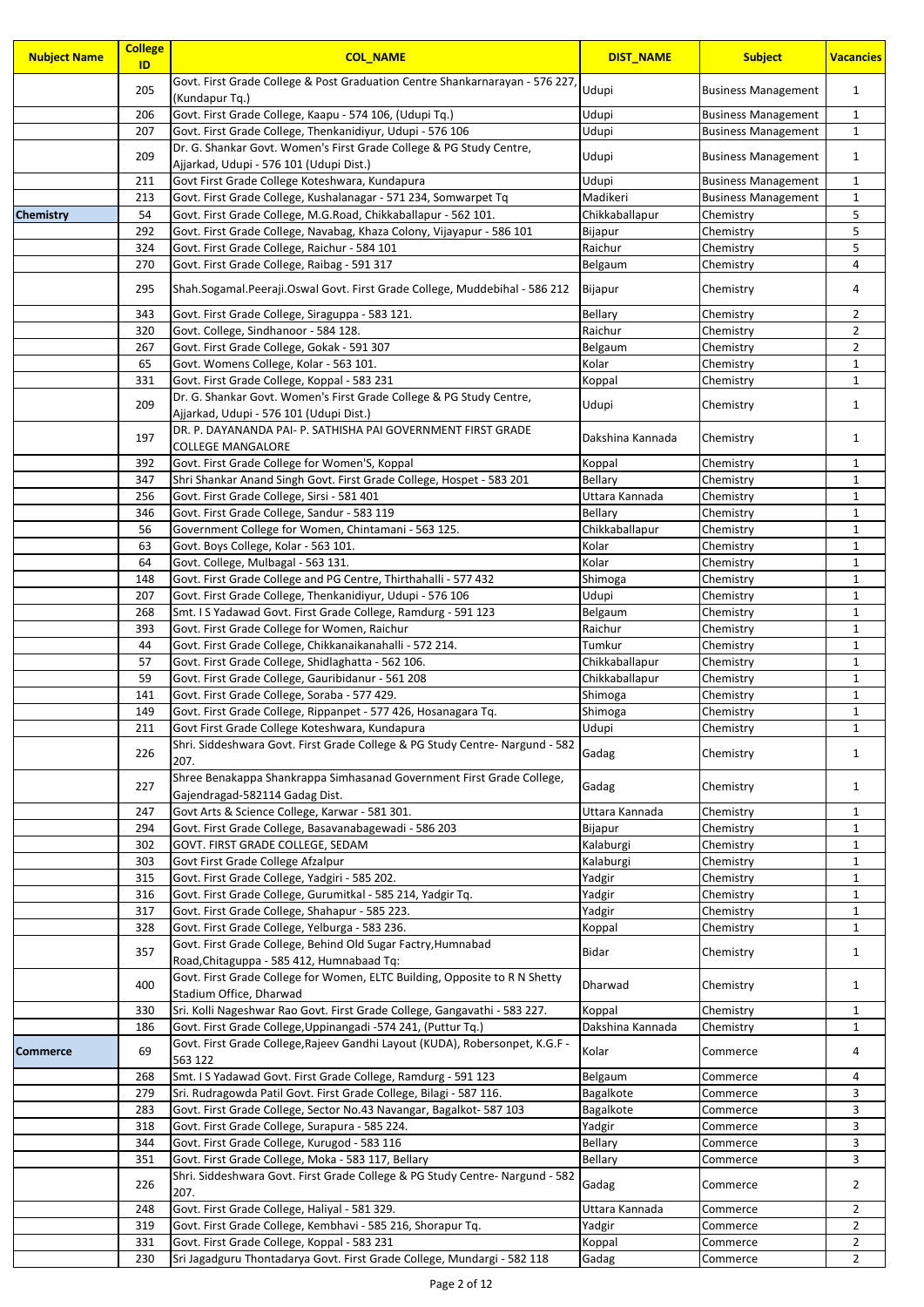| <b>Nubject Name</b> | <b>College</b><br>ID | <b>COL NAME</b>                                                                                                               | <b>DIST_NAME</b>     | <b>Subject</b>       | <b>Vacancies</b>             |
|---------------------|----------------------|-------------------------------------------------------------------------------------------------------------------------------|----------------------|----------------------|------------------------------|
|                     | 267                  | Govt. First Grade College, Gokak - 591 307                                                                                    | Belgaum              | Commerce             | $\overline{2}$               |
|                     | 316                  | Govt. First Grade College, Gurumitkal - 585 214, Yadgir Tq.                                                                   | Yadgir               | Commerce             | $\overline{2}$               |
|                     | 317                  | Govt. First Grade College, Shahapur - 585 223.                                                                                | Yadgir               | Commerce             | $\overline{2}$               |
|                     | 322                  | Sri. Sharanappa Murigeppa Khened Govt. First Grade College, Deodurga - 584<br>111.                                            | Raichur              | Commerce             | $\overline{2}$               |
|                     | 327                  | Govt. First Grade College, Mudgal - 584 125, Lingasagur Tq.                                                                   | Raichur              | Commerce             | $\overline{2}$               |
|                     | 335                  | Chilukuri Nageshwar rao Govt. First Grade College, Sriramanagara - 584 130,<br>Gangavathi Tq.                                 | Koppal               | Commerce             | $\overline{2}$               |
|                     | 338                  | Govt. First Grade College, Kanakagiri - 583283, Gangavathi Tq.                                                                | Koppal               | Commerce             | $\overline{2}$               |
|                     | 361                  | Govt. First Grade College, Dandeli                                                                                            | Uttara Kannada       | Commerce             | $\overline{2}$               |
|                     | 408                  | Govt. First Grade College for Women, Sindhanur, Raichur                                                                       | Raichur              | Commerce             | $\overline{2}$               |
|                     | 412                  | Govt. First Grade College, Turuvihal, Sindhanur Tq.                                                                           | Raichur              | Commerce             | $\overline{2}$               |
|                     | 912                  | SC/ST Residential Govt. First Grade College, At, Mudnal, Tq   Dist   Yadgir                                                   | Yadgir               | Commerce             | $\overline{2}$               |
|                     | 916                  | Residential Govt. First Grade College, Kavithala, Manvi Tq. Raichur Dist                                                      | Raichur              | Commerce             | $\overline{2}$               |
|                     | 145                  | Smt. Indiragandhi Govt. First Grade College for Women, Sagar - 577 401.                                                       | Shimoga              | Commerce             | $\mathbf{1}$                 |
|                     | 252                  | Govt. First Grade College, Joida - 581 186                                                                                    | Uttara Kannada       | Commerce             | $\mathbf{1}$                 |
|                     | 214                  | Govt. First Grade College, Napoklu, Madikeri Tq<br>Govt. First Grade College, "Jnana Dhara" Campus, Near New KSRTC Bus Stand, | Madikeri             | Commerce             | $\mathbf{1}$                 |
|                     | 221                  | 1st Cross, Kumareshwar Nagar, P.B. Road, Dharwad                                                                              | Dharwad              | Commerce             | $\mathbf{1}$                 |
|                     | 340                  | Smt. Saraladevi Satheshchandra Agarwal Govt. First Grade<br>College, (Autonomous) S. N Pet                                    | Bellary              | Commerce             | $\mathbf{1}$                 |
|                     | 390                  | Govt. First Grade College for Women, Bellary                                                                                  | Bellary              | Commerce             | $\mathbf{1}$                 |
|                     | 66                   | GOVT. FIRST GRADE COLLEGE, SULIKUNTE ROAD, BANGARPET, KOLAR DIST                                                              | Kolar                | Commerce             | $\mathbf{1}$                 |
|                     | 323                  | Devanampriya Ashoka Govt. Frist Grade College, Maski - 584 124                                                                | Raichur              | Commerce             | $\mathbf{1}$                 |
|                     | 67                   | Govt. First Grade College, Srinivasapura - 563 135.                                                                           | Kolar                | Commerce             | $\mathbf{1}$                 |
|                     | 70                   | Govt. First Grade College, Bangaru Tirupati - 563 116, Hulkur Village,<br>Bangarpet                                           | Kolar                | Commerce             | $\mathbf{1}$                 |
|                     | 284                  | Govt. First Grade College, Mudhol - 587 313                                                                                   | Bagalkote            | Commerce             | $\mathbf{1}$                 |
|                     | 288                  | Shri. C.M. PANCHAKATTIMATH GOVERNMENT FIRST GRADE COLLEGE,<br><b>LOKAPUR</b>                                                  | Bagalkote            | Commerce             | $\mathbf{1}$                 |
|                     | 347                  | Shri Shankar Anand Singh Govt. First Grade College, Hospet - 583 201                                                          | Bellary              | Commerce             | $\mathbf{1}$                 |
|                     | 355                  | Govt. First Grade College, Bhalki - 585 328                                                                                   | <b>Bidar</b>         | Commerce             | $\mathbf{1}$                 |
|                     | 68                   | Government First Grade College, Malur - 563 160.                                                                              | Kolar                | Commerce             | $\mathbf{1}$                 |
|                     | 218                  | Govt. First Grade College, Vidyanagar, Alnavar - 581 103. (Dharwad Tq.)                                                       | Dharwad              | Commerce             | $\mathbf{1}$                 |
|                     | 219                  | Govt. First Grade College, Gudageri - 581107, (Kundagol Tq.)                                                                  | Dharwad              | Commerce             | $\mathbf{1}$                 |
|                     | 224                  | Shri.Shabrha Siddalinga Shivacharya Mahaswamigalu Panchgrha Hiremth<br>Govt. First Grade College, Kundagol                    | Dharwad              | Commerce             | $\mathbf{1}$                 |
|                     | 225                  | Govt. First Grade College, Annigeri - 582 201, Navalgund Tq.                                                                  | Dharwad              | Commerce             | $\mathbf{1}$                 |
|                     | 229                  | Sree Jagadguru Fakireshwara Govt. First Grade College, Shirahatti - 582 120.                                                  | Gadag                | Commerce             | $\mathbf{1}$                 |
|                     | 236                  | Lalithadevi Gurusiddappa Sindhur Govt. First Grade College, Savanur - 581<br>118.                                             | Haveri               | Commerce             | 1                            |
|                     | 246                  | Govt. First Grade College, Tilavalli, Hangal Tq                                                                               | Haveri               | Commerce             | $\mathbf{1}$                 |
|                     | 251                  | Govt. First Grade College Kumta(U.K) - 581 343                                                                                | Uttara Kannada       | Commerce             | $\mathbf{1}$                 |
|                     | 261                  | Govt. First Grade College, Ainapura - 591 303, (Athani Tq.)                                                                   | Belgaum              | Commerce             | $\mathbf{1}$                 |
|                     | 265                  | Govt. First Grade College, Khanapura - 591 302                                                                                | Belgaum              | Commerce             | $\mathbf{1}$                 |
|                     | 269                  | Govt. First Grade College, Chikkodi - 591 201                                                                                 | Belgaum              | Commerce             | $\mathbf{1}$                 |
|                     | 270                  | Govt. First Grade College, Raibag - 591 317                                                                                   | Belgaum              | Commerce             | $\mathbf{1}$                 |
|                     | 272                  | Somavva C Angadi Govt. First Grade College, K.K.Koppa - 591 109, Belgaum                                                      | Belgaum              | Commerce             | $\mathbf{1}$                 |
|                     | 273<br>275           | Govt. First Grade College, Kittur 591 115, Bylahongala Tq:<br>Govt. First Grade College, Pashchapura 591 122, Hukkeri Tq.     | Belgaum              | Commerce             | $\mathbf{1}$<br>$\mathbf{1}$ |
|                     |                      | SHRI SHRIPADBODH SWAMIJI GOVERNMENT FIRST GRADE COLLEGE,                                                                      | Belgaum              | Commerce             |                              |
|                     | 277                  | <b>MUDALAGI</b>                                                                                                               | Belgaum              | Commerce             | 1                            |
|                     | 285                  | Govt. First Grade College, Badami - 587 201                                                                                   | Bagalkote            | Commerce             | 1                            |
|                     | 287                  | Government First Grade College ILKAL- 587 125 Hungund Tq:                                                                     | Bagalkote            | Commerce             | $\mathbf{1}$<br>$\mathbf{1}$ |
|                     | 298<br>304           | Govt. First Grade College, Mamadapura - 586113, Bijapura<br>Govt. First Grade College, Kamalapur - 585 313.                   | Bijapur<br>Kalaburgi | Commerce<br>Commerce | $\mathbf{1}$                 |
|                     | 305                  | AFZAL MASHAKBEE TAHER ANSARI GOVT.FIRST GRADE COLLEGE, ALAND - 585                                                            | Kalaburgi            | Commerce             | $\mathbf{1}$                 |
|                     | 306                  | 302<br>Government First Grade College, Chincholi - 585 307                                                                    | Kalaburgi            | Commerce             | $\mathbf{1}$                 |
|                     | 307                  | Government First Grade College, Kalagi - 585 312, Chittapura Tq:                                                              | Kalaburgi            | Commerce             | $\mathbf{1}$                 |
|                     | 324                  | Govt. First Grade College, Raichur - 584 101                                                                                  | Raichur              | Commerce             | $\mathbf{1}$                 |
|                     | 326                  | Govt. First Grade College, Jalahalli - 584 116 Devdurga Tq.                                                                   | Raichur              | Commerce             | $\mathbf{1}$                 |
|                     | 328                  | Govt. First Grade College, Yelburga - 583 236.                                                                                | Koppal               | Commerce             | $\mathbf{1}$                 |
|                     | 330                  | Sri. Kolli Nageshwar Rao Govt. First Grade College, Gangavathi - 583 227.                                                     | Koppal               | Commerce             | $\mathbf{1}$                 |
|                     | 332<br>337           | Govt. First Grade College, Hosabandihralapura, Koppal Tq:<br>Govt. First Grade College, Irakalgada - 583 237, Koppal Tq.      | Koppal<br>Koppal     | Commerce<br>Commerce | $\mathbf{1}$<br>$\mathbf{1}$ |
|                     | 342                  | Govt. First Grade College, Kampli - 583 132, (Hospet Tq.)                                                                     | Bellary              | Commerce             | $\mathbf{1}$                 |
|                     | 343                  | Govt. First Grade College, Siraguppa - 583 121.                                                                               | Bellary              | Commerce             | $\mathbf{1}$                 |
|                     | 345                  | H. S. M. S.Govt. First Grade College, Takkalakote - 583 122,                                                                  | Bellary              | Commerce             | $\mathbf{1}$                 |
|                     | 349                  | Govt. First Grade College, Mariyammanahalli - 583 222, Hospet Tq.                                                             | Bellary              | Commerce             | $\mathbf{1}$                 |
|                     | 352                  | Govt. First Grade College, Bidar - 585 401.                                                                                   | Bidar                | Commerce             | $\mathbf{1}$                 |
|                     | 358                  | Goverment First Grade College, Manahalli - 585 403, Tq and Dist: Bidar                                                        | Bidar                | Commerce             | $\mathbf{1}$                 |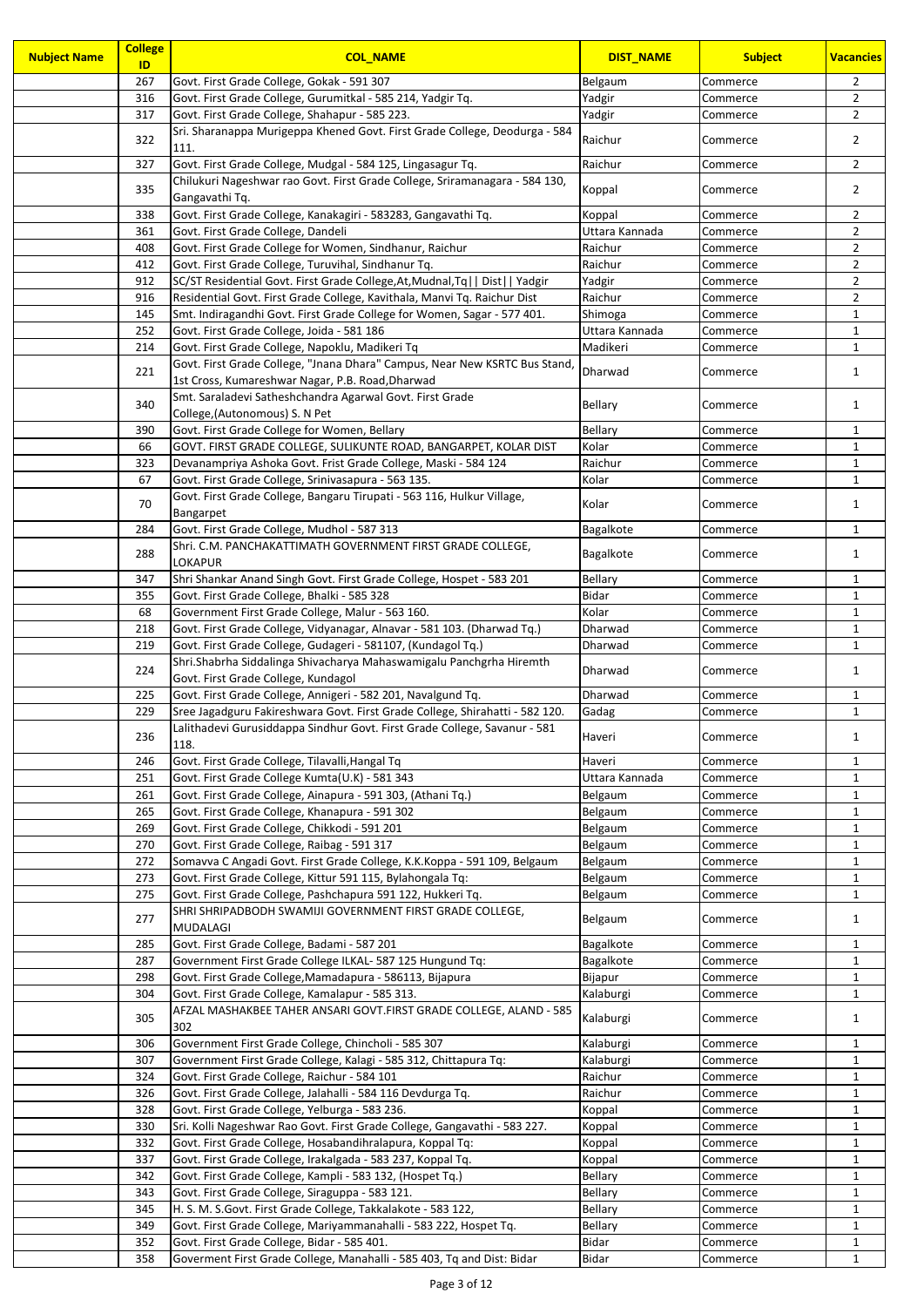| <b>Nubject Name</b>     | <b>College</b><br>ID | <b>COL NAME</b>                                                                                                | <b>DIST_NAME</b>       | <b>Subject</b>                                     | <b>Vacancies</b>                 |
|-------------------------|----------------------|----------------------------------------------------------------------------------------------------------------|------------------------|----------------------------------------------------|----------------------------------|
|                         | 359                  | M K K P Govt. First Grade College, Hulsooru - 585 416, Basavakalyana Tq.                                       | <b>Bidar</b>           | Commerce                                           | 1                                |
|                         | 378                  | Govt. First Grade College, Hunasagi, Surupura Tq.                                                              | Yadgir                 | Commerce                                           | $\mathbf{1}$                     |
|                         | 379                  | Govt. First Grade College, TAVRAGERA, Tq:Kushtagi Dt: Koppal                                                   | Koppal                 | Commerce                                           | $\mathbf{1}$                     |
|                         | 382                  | Government First Grade College, Kerur, Badami Tq.                                                              | Bagalkote              | Commerce                                           | $\mathbf{1}$                     |
|                         | 384                  | <b>GOVERNMENT FIRST GRADE COLLEGE ZALAKI</b>                                                                   | Bijapur                | Commerce                                           | $\mathbf{1}$                     |
|                         | 386                  | Govt. First Grade College, Rampura, Bagalkote Tq.                                                              | Bagalkote              | Commerce                                           | $\mathbf{1}$                     |
|                         | 394                  | Govt. First Grade College for Women, Yadgir                                                                    | Yadgir                 | Commerce                                           | $\mathbf{1}$                     |
|                         | 400                  | Govt. First Grade College for Women, ELTC Building, Opposite to R N Shetty<br>Stadium Office, Dharwad          | Dharwad                | Commerce                                           | $\mathbf{1}$                     |
|                         | 910                  | Govt First Grade College for Womens, Yadahalli, Tq:Mudhol Dist: Bagalkote.                                     | Bagalkote              | Commerce                                           | $\mathbf{1}$                     |
|                         | 321                  | Govt. First Grade College, Manvi - 584 123.                                                                    | Raichur                | Commerce                                           | $\mathbf{1}$                     |
| <b>Computer Science</b> | 9                    | Govt. First Grade College, K.R.Puram, Bangalore - 560 036.                                                     | Bangalore              | <b>Computer Science</b>                            | 7                                |
|                         | 209                  | Dr. G. Shankar Govt. Women's First Grade College & PG Study Centre,<br>Ajjarkad, Udupi - 576 101 (Udupi Dist.) | Udupi                  | Computer Science                                   | 4                                |
|                         | 65                   | Govt. Womens College, Kolar - 563 101.                                                                         | Kolar                  | Computer Science                                   | 4                                |
|                         | 148                  | Govt. First Grade College and PG Centre, Thirthahalli - 577 432                                                | Shimoga                | Computer Science                                   | 4                                |
|                         | 197                  | DR. P. DAYANANDA PAI- P. SATHISHA PAI GOVERNMENT FIRST GRADE                                                   | Dakshina Kannada       | Computer Science                                   | 3                                |
|                         |                      | <b>COLLEGE MANGALORE</b>                                                                                       |                        |                                                    |                                  |
|                         | 97                   | Govt. College, Mandya - 571 401.                                                                               | Mandya                 | <b>Computer Science</b>                            | 3                                |
|                         | 147                  | Govt. First Grade College, Shimoga - 577 201                                                                   | Shimoga                | <b>Computer Science</b>                            | 3                                |
|                         | 362                  | Govt. First Grade College, Sagar                                                                               | Shimoga                | <b>Computer Science</b>                            | $\overline{2}$                   |
|                         | 56                   | Government College for Women, Chintamani - 563 125.                                                            | Chikkaballapur         | Computer Science                                   | $\overline{2}$                   |
|                         | 63                   | Govt. Boys College, Kolar - 563 101.                                                                           | Kolar                  | <b>Computer Science</b>                            | $\overline{2}$                   |
|                         | 59                   | Govt. First Grade College, Gauribidanur - 561 208                                                              | Chikkaballapur         | <b>Computer Science</b>                            | $\overline{2}$                   |
|                         | 66                   | GOVT. FIRST GRADE COLLEGE, SULIKUNTE ROAD, BANGARPET, KOLAR DIST                                               | Kolar                  | <b>Computer Science</b>                            | $\overline{2}$                   |
|                         | 145<br>64            | Smt. Indiragandhi Govt. First Grade College for Women, Sagar - 577 401.<br>Govt. College, Mulbagal - 563 131.  | Shimoga<br>Kolar       | <b>Computer Science</b>                            | $\overline{2}$<br>$\overline{2}$ |
|                         | 207                  | Govt. First Grade College, Thenkanidiyur, Udupi - 576 106                                                      | Udupi                  | Computer Science<br><b>Computer Science</b>        | $\overline{2}$                   |
|                         | 3                    | Government Ramnarayan Chellaram College of Commerce & Management                                               | Bangalore              | <b>Computer Science</b>                            | $\overline{2}$                   |
|                         | 19                   | Govt. First Grade College, Varthur - 560 087, Bangalore East                                                   | Bangalore              | <b>Computer Science</b>                            | $\overline{2}$                   |
|                         | 68                   | Government First Grade College, Malur - 563 160.                                                               | Kolar                  | Computer Science                                   | $\overline{2}$                   |
|                         | 132                  | Govt. First Grade College, Domlur, Bangalore                                                                   | Bangalore              | Computer Science                                   | $\overline{2}$                   |
|                         | 139                  | Govt. First Grade College, Shikaripura - 577 427.                                                              | Shimoga                | <b>Computer Science</b>                            | $\overline{2}$                   |
|                         | 4                    | SMT. VHD CENTRAL INSTITUTE OF HOME SCIENCE                                                                     | Bangalore              | Computer Science                                   | $\mathbf{1}$                     |
|                         | 5                    | Government Science College Autonomous, Nrupathunga Road, Bangalore -                                           | Bangalore              | Computer Science                                   | $\mathbf{1}$                     |
|                         |                      | 560 001.                                                                                                       |                        |                                                    |                                  |
|                         | 367                  | Govt. First Grade College, Basavanagudi, Bangalore                                                             | Bangalore              | <b>Computer Science</b>                            | $\mathbf{1}$                     |
|                         | 371<br>141           | Govt. First Grade College, T. Dasarahalli, Bangalore<br>Govt. First Grade College, Soraba - 577 429.           | Bangalore              | <b>Computer Science</b>                            | $\mathbf{1}$<br>$\mathbf{1}$     |
|                         | 17                   | Govt. First Grade College, Hosur Road - 560 030, Sarjapur                                                      | Shimoga<br>Bangalore   | <b>Computer Science</b><br><b>Computer Science</b> | $\mathbf{1}$                     |
|                         | 22                   | Govt. First Grade College, Doddaballapura- 561 203.                                                            | <b>Bangalore Rural</b> | <b>Computer Science</b>                            | $\mathbf{1}$                     |
|                         | 179                  | Govt. First Grade College, Kadur - 577 548.                                                                    | Chickmagalur           | <b>Computer Science</b>                            | $\mathbf{1}$                     |
|                         | $\overline{2}$       | Govt. Arts College, Dr. B R Ambedkar Veedhi, Bangalore - 560 001.                                              | Bangalore              | <b>Computer Science</b>                            | $\mathbf{1}$                     |
|                         | 13                   | Govt. First Grade College, Malleshwaram - 560 012, Bangalore.                                                  | Bangalore              | <b>Computer Science</b>                            | $\mathbf{1}$                     |
|                         | 15                   | Govt. First Grade College, Frazer Town, Bangalore - 560 005                                                    | Bangalore              | Computer Science                                   | $\mathbf{1}$                     |
|                         | 16                   | Govt. First Grade College, Yelahanka, Bangalore.- 560 064                                                      | Bangalore              | <b>Computer Science</b>                            | $\mathbf{1}$                     |
|                         | 25                   | Govt. First Grade College, Sulebele - 562 129, Hoskote Tq.                                                     | <b>Bangalore Rural</b> | Computer Science                                   | $\mathbf{1}$                     |
|                         | 26                   | Govt. First Grade College, Nelamangala - 562 123                                                               | <b>Bangalore Rural</b> | Computer Science                                   | $\mathbf{1}$                     |
|                         | 27                   | Govt. First Grade College, Thyamagondglu - 562 132, Nelamangala Tq.                                            | <b>Bangalore Rural</b> | Computer Science                                   | $\mathbf{1}$                     |
|                         | 33                   | Smt. Neelamma Kudur K A Sathyanarayana Setty Govt. First Grade College,<br>Kudur - 561 101. (Magadi Tq.)       | Ramnagar               | <b>Computer Science</b>                            | $\mathbf{1}$                     |
|                         | 35                   | Govt. First Grade College, Harohalli - 562 112, Kanakapura Tg.                                                 | Ramnagar               | <b>Computer Science</b>                            | $\mathbf{1}$                     |
|                         | 41                   | Smt. & Sri.Y.E.Rangaiah Shetty, Govt. First Grade College, Pavagada - 561 202.                                 | Tumkur                 | Computer Science                                   | $\mathbf{1}$                     |
|                         | 45                   | B.M.S Govt. First Grade College, Huliyar - 572 218. (Chikkanaikanahalli Tq.)                                   | Tumkur                 | <b>Computer Science</b>                            | $\mathbf{1}$                     |
|                         | 50                   | Govt. First Grade College, Bukkapatna - 572 115, Sira Tq.                                                      | Tumkur                 | <b>Computer Science</b>                            | $\mathbf{1}$                     |
|                         | 52                   | Govt. First Grade College, Badavanahalli - 572 112, Madhugiri Tq.                                              | Tumkur                 | Computer Science                                   | $\mathbf{1}$                     |
|                         | 55                   | Government First Grade College and PG Centre, Chintamani - 563 125.                                            | Chikkaballapur         | <b>Computer Science</b>                            | $\mathbf{1}$                     |
|                         | 61                   | Govt. First Grade College, Vemagal - 563 157,                                                                  | Kolar                  | <b>Computer Science</b>                            | $\mathbf{1}$                     |
|                         | 67                   | Govt. First Grade College, Srinivasapura - 563 135.                                                            | Kolar                  | <b>Computer Science</b>                            | $\mathbf{1}$                     |
|                         | 70                   | Govt. First Grade College, Bangaru Tirupati - 563 116, Hulkur Village,                                         | Kolar                  | <b>Computer Science</b>                            | $\mathbf{1}$                     |
|                         | 76                   | Bangarpet<br>Govt. First Grade College, Heggadadevanakote - 571 114.                                           | Mysore                 | <b>Computer Science</b>                            | $\mathbf{1}$                     |
|                         | 92                   | Govt. First Grade College, Chamarajnagar - 571 313.                                                            | Chamarajanagar         | <b>Computer Science</b>                            | $\mathbf{1}$                     |
|                         | 93                   | Govt. First Grade College, Yelandur - 571 441                                                                  | Chamarajanagar         | <b>Computer Science</b>                            | $\mathbf{1}$                     |
|                         | 100                  | Govt. First Grade College, K.R.Pet - 571 426.                                                                  | Mandya                 | <b>Computer Science</b>                            | $\mathbf{1}$                     |
|                         | 108                  | Govt. First Grade College, K.R.Sagara - 571 607, Srirangapatna Tq.                                             | Mandya                 | <b>Computer Science</b>                            | $\mathbf{1}$                     |
|                         | 116                  | Govt. First Grade College, Holenarasepura - 573 211.                                                           | Hassan                 | Computer Science                                   | $\mathbf{1}$                     |
|                         | 119                  | GOVERNMENT FIRST GRADE COLLEGE, SAKLESHPUR-573134 HASSAN DIST                                                  | Hassan                 | <b>Computer Science</b>                            | $\mathbf{1}$                     |
|                         | 121                  | Y.D.D Govt. First Grade College, Belur - 573 115.                                                              | Hassan                 | <b>Computer Science</b>                            | $\mathbf{1}$                     |
|                         | 124                  | Govt. First Grade College, Channarayapatna - 573 116.                                                          | Hassan                 | <b>Computer Science</b>                            | $\mathbf{1}$                     |
|                         | 130                  | Govt. First Grade College, Udaypura, Chennarayapatna Tq.                                                       | Hassan                 | Computer Science                                   | $\mathbf{1}$                     |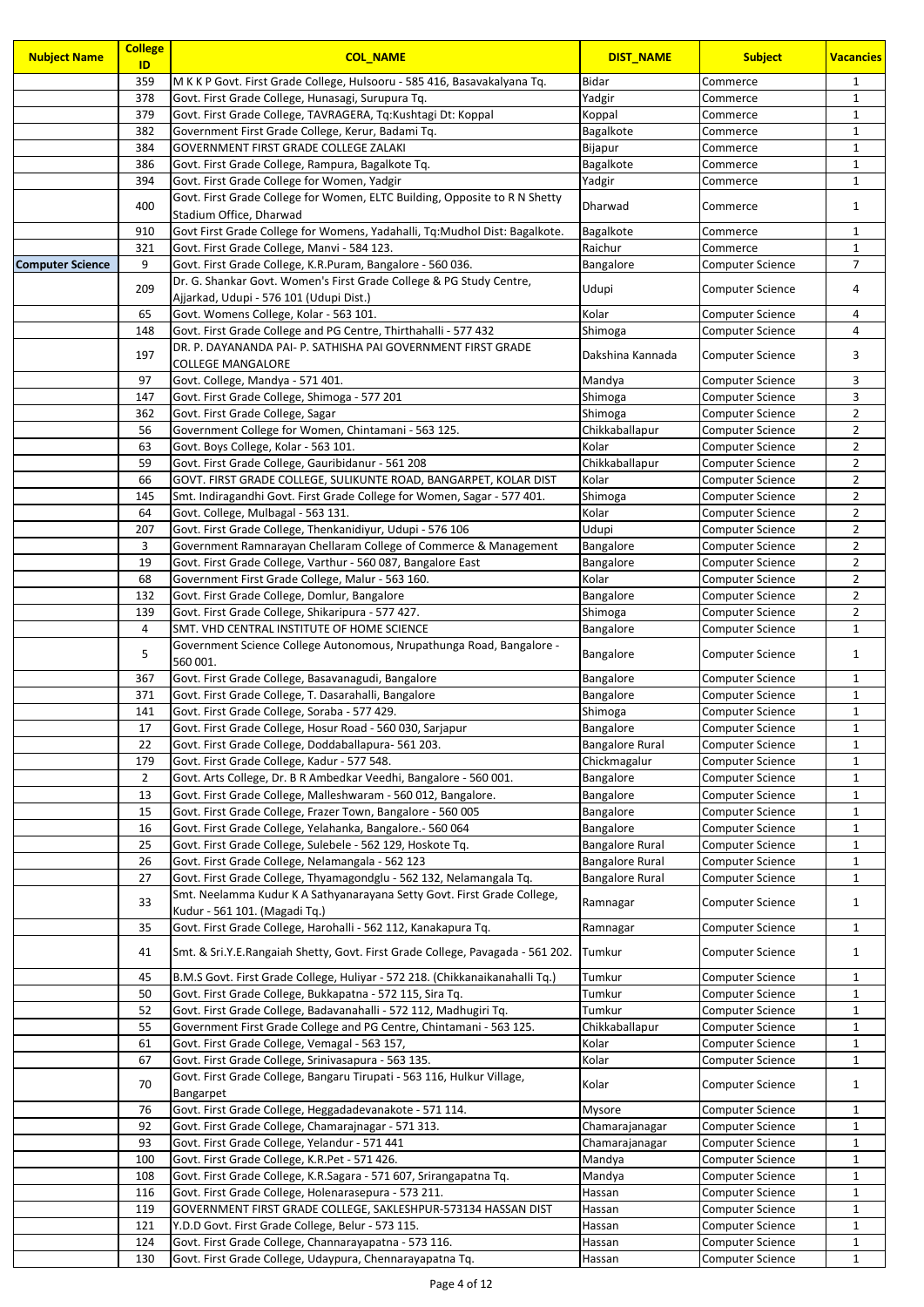| <b>Nubject Name</b>      | <b>College</b><br>ID | <b>COL NAME</b>                                                                                                                     | <b>DIST_NAME</b>             | <b>Subject</b>                                     | <b>Vacancies</b>             |
|--------------------------|----------------------|-------------------------------------------------------------------------------------------------------------------------------------|------------------------------|----------------------------------------------------|------------------------------|
|                          | 138                  | Sir.M.Vishweshwaraiah Govt. Science College, Bommanakatte, Bhadravathi -<br>577 302.                                                | Shimoga                      | <b>Computer Science</b>                            | $\mathbf{1}$                 |
|                          | 140                  | Govt. First Grade College, Hosanagara - 577 418.                                                                                    | Shimoga                      | <b>Computer Science</b>                            | $\mathbf{1}$                 |
|                          | 142                  | Sir.M.Vishweshwaraiah Govt. Arts & Commerce College, New Town,<br>Bhadravathi - 577 301.                                            | Shimoga                      | <b>Computer Science</b>                            | $\mathbf{1}$                 |
|                          | 144                  | Govt. First Grade College, Holehonnur - 577 227, (Badravathi Tq.)                                                                   | Shimoga                      | <b>Computer Science</b>                            | $\mathbf{1}$                 |
|                          | 162                  | Sri Sri Shivalingeshwara Swamy Govt. First Grade College, Channagiri - 577<br>213.                                                  | Davanagere                   | <b>Computer Science</b>                            | $\mathbf{1}$                 |
|                          | 163                  | Sri. Basaveshwara Govt. First Grade College, Mayakonda - 577 534.                                                                   | Davanagere                   | <b>Computer Science</b>                            | $\mathbf{1}$                 |
|                          | 164                  | Govt. First Grade College, Nyamathi - 577 223, (Honnali Tq.)                                                                        | Davanagere                   | <b>Computer Science</b>                            | $\mathbf{1}$                 |
|                          | 171                  | Govt. First Grade College, Sante Bennur - 577 552, Channagiri Tq.                                                                   | Davanagere                   | <b>Computer Science</b>                            | $\mathbf{1}$                 |
|                          | 173                  | I.D.S.G.Govt. College, Chikkamagalur - 577 102.                                                                                     | Chickmagalur                 | <b>Computer Science</b>                            | $\mathbf 1$                  |
|                          | 174                  | Govt. First Grade College, Koppa - 577 126.                                                                                         | Chickmagalur                 | <b>Computer Science</b>                            | $\mathbf{1}$                 |
|                          | 177                  | GOVERNMENT FIRST GRADE COLLEGE, AJJAMPURA-577547 (TARIKERE TQ.)                                                                     | Chickmagalur                 | <b>Computer Science</b>                            | $\mathbf{1}$                 |
|                          | 180                  | Govt. First Grade College, Sringeri - 577 139                                                                                       | Chickmagalur                 | <b>Computer Science</b>                            | $\mathbf 1$                  |
|                          | 182<br>183           | Government First Grade College, Kalasa - 577124, Mudigere Taluk<br>Govt. First Grade College, Birur - 577 116, Kadur Tq.            | Chickmagalur<br>Chickmagalur | <b>Computer Science</b><br><b>Computer Science</b> | $\mathbf{1}$<br>$\mathbf{1}$ |
|                          | 184                  | Govt. First Grade College, Yagati - 577 040, Kadur Tq.                                                                              | Chickmagalur                 | <b>Computer Science</b>                            | $\mathbf{1}$                 |
|                          | 185                  | Govt. First Grade College, Sakarayapatna - 577 135, Kadur Tq:                                                                       | Chickmagalur                 | <b>Computer Science</b>                            | $\mathbf{1}$                 |
|                          | 195                  | Govt. First Grade College, Puttur - 574 201                                                                                         | Dakshina Kannada             | <b>Computer Science</b>                            | $\mathbf{1}$                 |
|                          | 198                  | Govt. First Grade College for Women, Mangalore - 575 001                                                                            | Dakshina Kannada             | <b>Computer Science</b>                            | $\mathbf{1}$                 |
|                          | 205                  | Govt. First Grade College & Post Graduation Centre Shankarnarayan - 576 227,<br>(Kundapur Tq.)                                      | Udupi                        | <b>Computer Science</b>                            | $\mathbf{1}$                 |
|                          | 213                  | Govt. First Grade College, Kushalanagar - 571 234, Somwarpet Tq                                                                     | Madikeri                     | <b>Computer Science</b>                            | $\mathbf{1}$                 |
|                          | 323                  | Devanampriya Ashoka Govt. Frist Grade College, Maski - 584 124                                                                      | Raichur                      | <b>Computer Science</b>                            | $\mathbf{1}$                 |
|                          | 368                  | Govt. First Grade College, Saragur, HD Kote, Tq.                                                                                    | Mysore                       | <b>Computer Science</b>                            | $\mathbf{1}$                 |
|                          | 376                  | Govt. First Grade College, AYANUR, SHIVAMOGGA (T)                                                                                   | Shimoga                      | Computer Science                                   | $\mathbf{1}$                 |
|                          | 404                  | Govt. First Grade College for Women, Chickmagalur                                                                                   | Chickmagalur                 | <b>Computer Science</b>                            | $\mathbf{1}$                 |
|                          | 405                  | Govt. First Grade College for Women, Pavagada, Tumkur Tq                                                                            | Tumkur                       | <b>Computer Science</b>                            | $\mathbf 1$                  |
|                          | 407                  | Govt. First Grade College for Women, Doddapallapur, Bangalore Rural                                                                 | <b>Bangalore Rural</b>       | <b>Computer Science</b>                            | $\mathbf{1}$                 |
|                          | 8                    | Govt. First Grade College, Vijayanagar, Bangalore - 560 104                                                                         | Bangalore                    | <b>Computer Science</b>                            | $\mathbf{1}$<br>$\mathbf 1$  |
| Criminology<br>Economics | 161<br>341           | VANI SAKKARE GOVERNMENT FIRST GRADE COLLEGE, HIRIYUR<br>Gangavathi Venkataramanashetty Padmavathamma Govt. First Grade College,     | Chitradurga<br>Bellary       | Criminology<br>Economics                           | 1                            |
|                          | 350                  | Hagaribommanahalli - 583 212.<br>SGRCM Government Commerce and Management College, Ballari                                          | Bellary                      | Economics                                          | $\mathbf{1}$                 |
|                          | 230                  | Sri Jagadguru Thontadarya Govt. First Grade College, Mundargi - 582 118                                                             | Gadag                        | Economics                                          | $\mathbf 1$                  |
|                          | 287                  | Government First Grade College ILKAL- 587 125 Hungund Tq:                                                                           | Bagalkote                    | Economics                                          | $\mathbf 1$                  |
|                          | 344                  | Govt. First Grade College, Kurugod - 583 116                                                                                        | Bellary                      | Economics                                          | $\mathbf 1$                  |
|                          | 910<br>228           | Govt First Grade College for Womens, Yadahalli, Tq:Mudhol Dist: Bagalkote.<br>Govt. First Grade College, Guledagudda-587203         | Bagalkote                    | Economics                                          | $\mathbf{1}$<br>$\mathbf{1}$ |
|                          | 231                  | Govt. First Grade College, and P G study center GADAG                                                                               | <b>Bagalkote</b><br>Gadag    | Economics<br>Economics                             | $\mathbf{1}$                 |
|                          | 333                  | Govt. First Grade College, Hitnala - 583 234, Koppal Tq.                                                                            | Koppal                       | Economics                                          | $\mathbf{1}$                 |
|                          | 335                  | Chilukuri Nageshwar rao Govt. First Grade College, Sriramanagara - 584 130,<br>Gangavathi Tq.                                       | Koppal                       | Economics                                          | $\mathbf{1}$                 |
|                          | 358                  | Goverment First Grade College, Manahalli - 585 403, Tq and Dist: Bidar                                                              | Bidar                        | Economics                                          | $\mathbf{1}$                 |
|                          | 401                  | Govt. First Grade College for Women, Gadag                                                                                          | Gadag                        | Economics                                          | $\mathbf{1}$                 |
|                          | 25                   | Govt. First Grade College, Sulebele - 562 129, Hoskote Tg.                                                                          | <b>Bangalore Rural</b>       | Economics                                          | $\mathbf{1}$                 |
|                          | 57                   | Govt. First Grade College, Shidlaghatta - 562 106.                                                                                  | Chikkaballapur               | Economics                                          | $\mathbf{1}$                 |
|                          | 58                   | Smt.Nagarathnamma Nareppa Govt. First Grade College, Gudibande - 561209                                                             | Chikkaballapur               | Economics                                          | $\mathbf{1}$                 |
|                          | 59                   | Govt. First Grade College, Gauribidanur - 561 208                                                                                   | Chikkaballapur               | Economics                                          | $\mathbf{1}$                 |
|                          | 155                  | Govt. First Grade College, Molkalmuru - 577 535.                                                                                    | Chitradurga                  | Economics                                          | $\mathbf{1}$                 |
|                          | 169                  | Govt. First Grade College, Harapanahalli - 583 131                                                                                  | Bellary                      | Economics                                          | $\mathbf{1}$                 |
|                          | 225                  | Govt. First Grade College, Annigeri - 582 201, Navalgund Tq.                                                                        | Dharwad                      | Economics                                          | $\mathbf{1}$                 |
|                          | 260                  | Govt. First Grade College, Nesargi - 591 121, (Bailhongal Tq.)                                                                      | Belgaum                      | Economics                                          | $\mathbf{1}$                 |
|                          | 279                  | Sri. Rudragowda Patil Govt. First Grade College, Bilagi - 587 116.                                                                  | Bagalkote                    | Economics                                          | $\mathbf{1}$                 |
|                          | 294<br>295           | Govt. First Grade College, Basavanabagewadi - 586 203<br>Shah.Sogamal.Peeraji.Oswal Govt. First Grade College, Muddebihal - 586 212 | Bijapur<br><b>Bijapur</b>    | Economics<br>Economics                             | $\mathbf{1}$<br>$\mathbf{1}$ |
|                          | 296                  | Govt. First Grade College, Indi - 586 209                                                                                           | <b>Bijapur</b>               | Economics                                          | $\mathbf{1}$                 |
|                          | 306                  | Government First Grade College, Chincholi - 585 307                                                                                 | Kalaburgi                    | Economics                                          | $\mathbf{1}$                 |
|                          | 317                  | Govt. First Grade College, Shahapur - 585 223.                                                                                      | Yadgir                       | Economics                                          | $\mathbf{1}$                 |
|                          | 319                  | Govt. First Grade College, Kembhavi - 585 216, Shorapur Tq.                                                                         | Yadgir                       | Economics                                          | $\mathbf{1}$                 |
|                          | 324                  | Govt. First Grade College, Raichur - 584 101                                                                                        | Raichur                      | Economics                                          | $\mathbf 1$                  |
|                          | 336                  | Shrimati. Shantabai Adavirao Kulakarni Govt. First Grade College,<br>Hirevankalkunta - 583237, Yelburga Tq.                         | Koppal                       | Economics                                          | $\mathbf{1}$                 |
|                          | 339                  | SRIMATHI ANGADI VEERAMMA THIRUKAPPA GOVT FIRST GRADE COLLEGE<br><b>KUDLIGI</b>                                                      | Bellary                      | Economics                                          | 1                            |
|                          | 343                  | Govt. First Grade College, Siraguppa - 583 121.                                                                                     | <b>Bellary</b>               | Economics                                          | $\mathbf{1}$                 |
|                          | 346                  | Govt. First Grade College, Sandur - 583 119                                                                                         | <b>Bellary</b>               | Economics                                          | $\mathbf{1}$                 |
|                          | 348                  | Smt. Rudramba M P Prakash Govt. First Grade College, Huvinahadagali - 583<br>219                                                    | Bellary                      | Economics                                          | $\mathbf{1}$                 |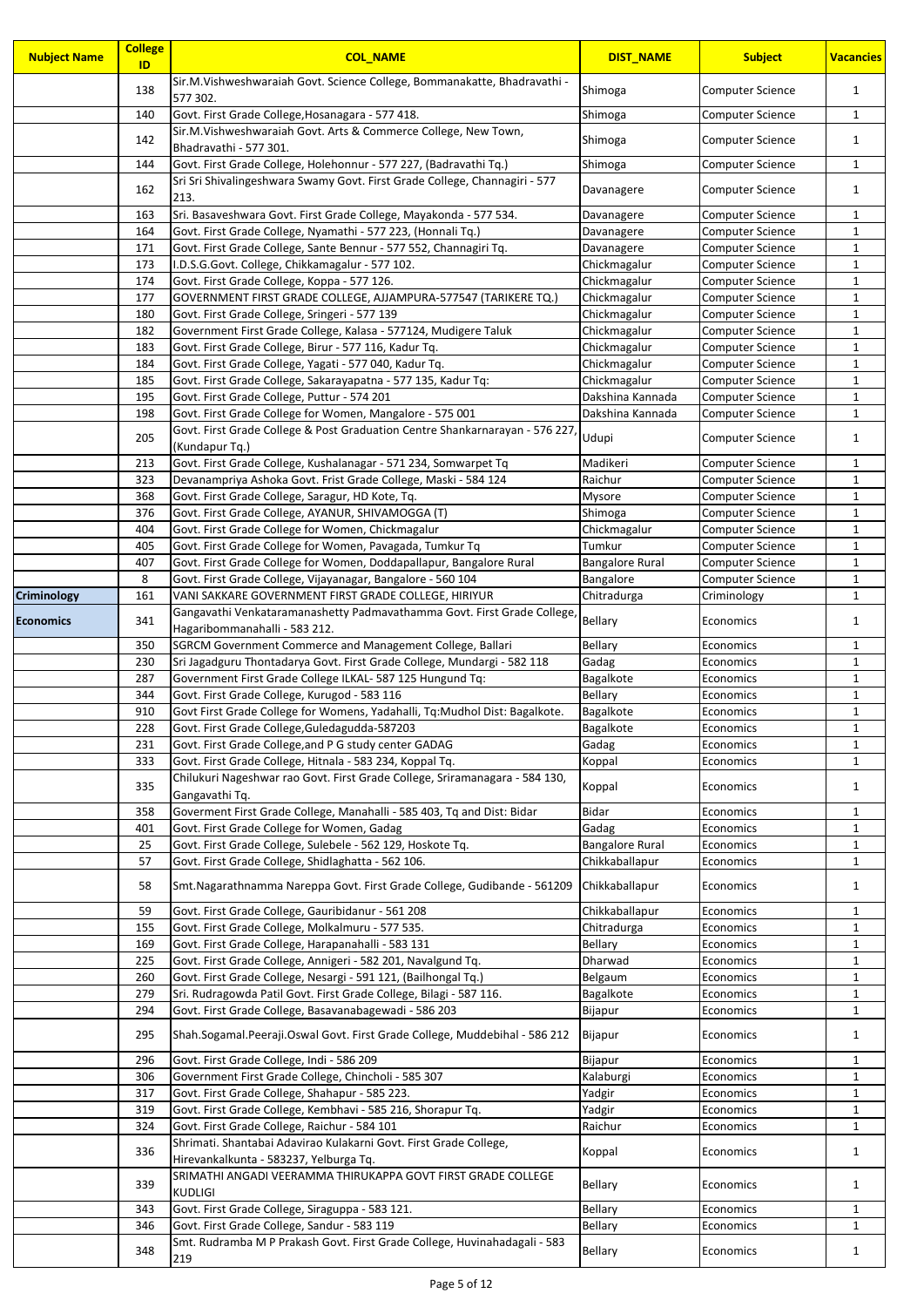| <b>Nubject Name</b> | <b>College</b><br>ID | <b>COL NAME</b>                                                                                                 | <b>DIST_NAME</b>                    | <b>Subject</b>         | <b>Vacancies</b>             |
|---------------------|----------------------|-----------------------------------------------------------------------------------------------------------------|-------------------------------------|------------------------|------------------------------|
|                     | 351                  | Govt. First Grade College, Moka - 583 117, Bellary                                                              | <b>Bellary</b>                      | Economics              | $\mathbf{1}$                 |
|                     | 353                  | Govt. First Grade College, Aurad (B) - 585 326                                                                  | <b>Bidar</b>                        | Economics              | $\mathbf{1}$                 |
|                     | 355                  | Govt. First Grade College, Bhalki - 585 328                                                                     | <b>Bidar</b>                        | Economics              | $\mathbf{1}$                 |
|                     | 357                  | Govt. First Grade College, Behind Old Sugar Factry, Humnabad<br>Road, Chitaguppa - 585 412, Humnabaad Tq:       | <b>Bidar</b>                        | Economics              | $\mathbf{1}$                 |
|                     | 375                  | Govt. First Grade College, Nippani, Belagavi                                                                    | Belgaum                             | Economics              | $\mathbf{1}$                 |
|                     | 386                  | Govt. First Grade College, Rampura, Bagalkote Tq.                                                               | Bagalkote                           | Economics              | $\mathbf{1}$                 |
|                     | 392                  | Govt. First Grade College for Women'S, Koppal                                                                   | Koppal                              | Economics              | $\mathbf{1}$                 |
|                     | 397                  | Govt. First Grade College for Women, Bagalkote                                                                  | Bagalkote                           | Economics              | $\mathbf{1}$                 |
|                     | 253                  | Govt. First Grade College, Ankola - 581 353                                                                     | Uttara Kannada                      | Economics              | $\mathbf{1}$                 |
| <b>Education</b>    | 274                  | Shri.Mallappa Yegappa Khyadi Govt. First Grade College, Telsang 591 265,                                        | Belgaum                             | Education              | $\overline{2}$               |
|                     |                      | Athani Tq.                                                                                                      |                                     |                        |                              |
|                     | 286<br>244           | Govt. First Grade College, Hungund - 587 118                                                                    | Bagalkote<br>Haveri                 | Education              | $\mathbf{1}$<br>$\mathbf{1}$ |
|                     | 271                  | Govt. First Grade College, Sunkalbidari - 581 222, Ranebennur Tq.<br>Govt. First Grade College. Athani - 591304 | Belgaum                             | Education<br>Education | $\mathbf{1}$                 |
| <b>Electronics</b>  | 112                  | Govt. Science College, Hassan - 573 201.                                                                        | Hassan                              | Electronics            | $\mathbf{1}$                 |
|                     | 116                  | Govt. First Grade College, Holenarasepura - 573 211.                                                            | Hassan                              | Electronics            | $\mathbf{1}$                 |
|                     | 139                  | Govt. First Grade College, Shikaripura - 577 427.                                                               | Shimoga                             | Electronics            | $\mathbf{1}$                 |
|                     | 226                  | Shri. Siddeshwara Govt. First Grade College & PG Study Centre- Nargund - 582                                    | Gadag                               | Electronics            | $\mathbf{1}$                 |
|                     |                      | 207.                                                                                                            |                                     |                        |                              |
|                     | 340                  | Smt. Saraladevi Satheshchandra Agarwal Govt. First Grade                                                        | Bellary                             | Electronics            | $\mathbf{1}$                 |
|                     |                      | College, (Autonomous) S. N Pet                                                                                  |                                     |                        |                              |
| <b>English</b>      | 314                  | Vijnaneshwar Govt Law College, Maratur, Gulbarga University Campus                                              | Kalaburgi                           | English                | 3                            |
|                     |                      | Gulbarga,                                                                                                       |                                     |                        |                              |
|                     | 277                  | SHRI SHRIPADBODH SWAMIJI GOVERNMENT FIRST GRADE COLLEGE,<br><b>MUDALAGI</b>                                     | Belgaum                             | English                | 3                            |
|                     | 337                  | Govt. First Grade College, Irakalgada - 583 237, Koppal Tq.                                                     | Koppal                              | English                | 3                            |
|                     | 207                  | Govt. First Grade College, Thenkanidiyur, Udupi - 576 106                                                       | Udupi                               | English                | $\mathbf{1}$                 |
|                     | 59                   | Govt. First Grade College, Gauribidanur - 561 208                                                               | Chikkaballapur                      | English                | $\mathbf{1}$                 |
|                     | 315                  | Govt. First Grade College, Yadgiri - 585 202.                                                                   | Yadgir                              | English                | $\mathbf{1}$                 |
|                     | 374                  | Govt. First Grade College, Mudipu, Bantwala Tq.                                                                 | Dakshina Kannada                    | English                | $\mathbf{1}$                 |
|                     | 379                  | Govt. First Grade College, TAVRAGERA, Tq:Kushtagi Dt: Koppal                                                    | Koppal                              | English                | $\mathbf{1}$                 |
|                     | 412                  | Govt. First Grade College, Turuvihal, Sindhanur Tq.                                                             | Raichur                             | English                | $\mathbf{1}$                 |
|                     | 271                  | Govt. First Grade College.Athani - 591304                                                                       | Belgaum                             | English                | $\mathbf{1}$                 |
|                     | 3                    | Government Ramnarayan Chellaram College of Commerce & Management                                                | Bangalore                           | English                | $\mathbf{1}$                 |
|                     | 279                  | Sri. Rudragowda Patil Govt. First Grade College, Bilagi - 587 116.                                              | Bagalkote                           | English                | $\mathbf{1}$                 |
|                     | 14<br>38             | Govt. First Grade College, Peenya, I stage, Bangalore - 560 058<br>Govt. First Grade College, Sira - 572 137.   | Bangalore<br>Tumkur                 | English                | $\mathbf{1}$<br>$\mathbf{1}$ |
|                     |                      | Shri. Siddeshwara Govt. First Grade College & PG Study Centre- Nargund - 582                                    |                                     | English                |                              |
|                     | 226                  | 207.                                                                                                            | Gadag                               | English                | $\mathbf{1}$                 |
|                     | 281                  | Govt. First Grade College, Terdal - 587315                                                                      | Bagalkote                           | English                | $\mathbf{1}$                 |
|                     | 286                  | Govt. First Grade College, Hungund - 587 118                                                                    | Bagalkote                           | English                | $\mathbf{1}$                 |
|                     | 287                  | Government First Grade College ILKAL- 587 125 Hungund Tq:                                                       | Bagalkote                           | English                | $\mathbf{1}$                 |
|                     | 5                    | Government Science College Autonomous, Nrupathunga Road, Bangalore -                                            | Bangalore                           | English                | $\mathbf{1}$                 |
|                     |                      | 560 001.                                                                                                        |                                     |                        |                              |
|                     | $\overline{7}$       | Dr.S.Gopalraju Govt. First Grade College, Anekal - 562106.                                                      | Bangalore                           | English                | $\mathbf{1}$                 |
|                     | 9                    | Govt. First Grade College, K.R.Puram, Bangalore - 560 036.                                                      | Bangalore                           | English                | $\mathbf{1}$                 |
|                     | 15                   | Govt. First Grade College, Frazer Town, Bangalore - 560 005                                                     | Bangalore                           | English                | $\mathbf{1}$                 |
|                     | 26<br>132            | Govt. First Grade College, Nelamangala - 562 123<br>Govt. First Grade College, Domlur, Bangalore                | <b>Bangalore Rural</b><br>Bangalore | English<br>English     | $\mathbf{1}$<br>$\mathbf{1}$ |
|                     | 247                  | Govt Arts & Science College, Karwar - 581 301.                                                                  | Uttara Kannada                      | English                | $\mathbf{1}$                 |
|                     | 250                  | Govt. First Grade College, Yallapura - 581 359.                                                                 | Uttara Kannada                      | English                | $\mathbf{1}$                 |
|                     | 265                  | Govt. First Grade College, Khanapura - 591 302                                                                  | Belgaum                             | English                | $\mathbf{1}$                 |
|                     | 276                  | Govt. First Grade College, Kokatanoor (Katgeri) - 591 230                                                       | Belgaum                             | English                | $\mathbf{1}$                 |
|                     | 282                  | Shri C N Nirani Govt. First Grade College, Savalagi - 587330, Jamakhandi Tq.                                    | Bagalkote                           | English                | $\mathbf{1}$                 |
|                     | 290                  | Govt First Grade College, Kaladagi- 587 204, Tq & Dist: Bagalkot                                                | Bagalkote                           | English                | $\mathbf{1}$                 |
|                     | 295                  | Shah.Sogamal.Peeraji.Oswal Govt. First Grade College, Muddebihal - 586 212                                      | Bijapur                             | English                | $\mathbf{1}$                 |
|                     | 296                  | Govt. First Grade College, Indi - 586 209                                                                       | Bijapur                             | English                | $\mathbf{1}$                 |
|                     | 300                  | Govt. First Grade College, Jewargi- 585 310.                                                                    | Kalaburgi                           | English                | $\mathbf{1}$                 |
|                     | 303                  | Govt First Grade College Afzalpur                                                                               | Kalaburgi                           | English                | $\mathbf{1}$                 |
|                     | 305                  | AFZAL MASHAKBEE TAHER ANSARI GOVT.FIRST GRADE COLLEGE, ALAND - 585<br>302                                       | Kalaburgi                           | English                | $\mathbf{1}$                 |
|                     | 307                  | Government First Grade College, Kalagi - 585 312, Chittapura Tq:                                                | Kalaburgi                           | English                | $\mathbf{1}$                 |
|                     | 311                  | Govt. First Grade College, Farhathabad - 585 308, Gulbarga-Tq                                                   | Kalaburgi                           | English                | $\mathbf{1}$                 |
|                     | 316                  | Govt. First Grade College, Gurumitkal - 585 214, Yadgir Tq.                                                     | Yadgir                              | English                | $\mathbf{1}$                 |
|                     | 317                  | Govt. First Grade College, Shahapur - 585 223.                                                                  | Yadgir                              | English                | $\mathbf{1}$                 |
|                     | 319                  | Govt. First Grade College, Kembhavi - 585 216, Shorapur Tq.                                                     | Yadgir                              | English                | $\mathbf{1}$                 |
|                     | 322                  | Sri. Sharanappa Murigeppa Khened Govt. First Grade College, Deodurga - 584<br>111.                              | Raichur                             | English                | $\mathbf{1}$                 |
|                     | 329                  | Govt. First Grade College, Kustagi - 584 121.                                                                   | Koppal                              | English                | $\mathbf{1}$                 |
|                     | 332                  | Govt. First Grade College, Hosabandihralapura, Koppal Tq:                                                       | Koppal                              | English                | $\mathbf{1}$                 |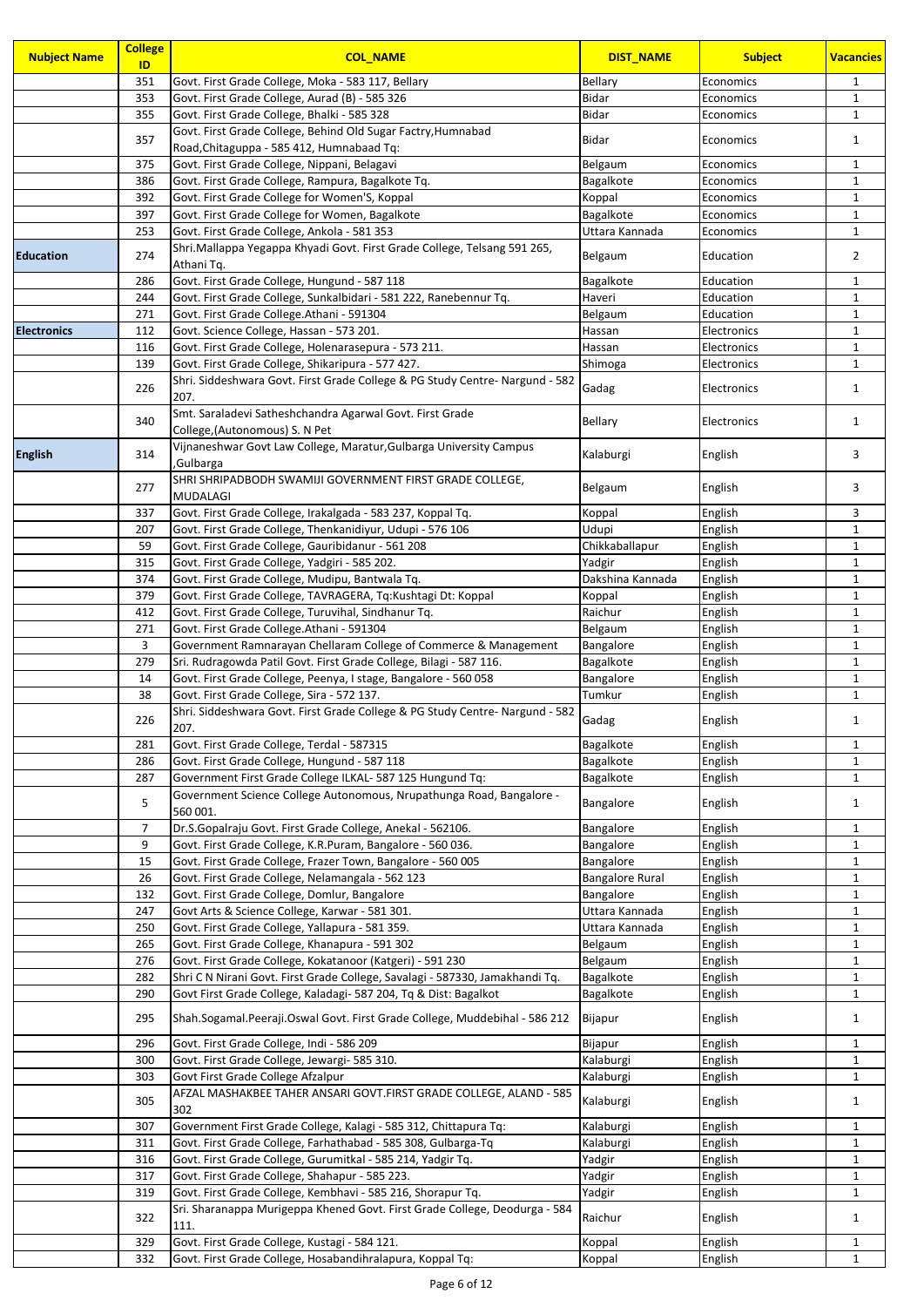| <b>Nubject Name</b> | <b>College</b><br>ID | <b>COL NAME</b>                                                                                                                                  | <b>DIST_NAME</b>                     | <b>Subject</b>         | <b>Vacancies</b>             |
|---------------------|----------------------|--------------------------------------------------------------------------------------------------------------------------------------------------|--------------------------------------|------------------------|------------------------------|
|                     | 336                  | Shrimati. Shantabai Adavirao Kulakarni Govt. First Grade College,<br>Hirevankalkunta - 583237, Yelburga Tq.                                      | Koppal                               | English                | $\mathbf{1}$                 |
|                     | 338                  | Govt. First Grade College, Kanakagiri - 583283, Gangavathi Tq.                                                                                   | Koppal                               | English                | $\mathbf{1}$                 |
|                     | 354                  | Govt. First Grade College, Basavakalyana - 585 327                                                                                               | Bidar                                | English                | $\mathbf{1}$                 |
|                     | 357                  | Govt. First Grade College, Behind Old Sugar Factry, Humnabad<br>Road, Chitaguppa - 585 412, Humnabaad Tq:                                        | Bidar                                | English                | $\mathbf{1}$                 |
|                     | 361                  | Govt. First Grade College, Dandeli                                                                                                               | Uttara Kannada                       | English                | $\mathbf{1}$                 |
|                     | 372                  | Govt. First Grade College, Harogeri, Raybag Tq, Belagavi                                                                                         | Belgaum                              | English                | $\mathbf{1}$                 |
|                     | 373                  | Govt. First Grade College, Muniyalu, Hebri Tq.                                                                                                   | Udupi                                | English                | $\mathbf{1}$                 |
|                     | 392                  | Govt. First Grade College for Women'S, Koppal                                                                                                    | Koppal                               | English                | 1                            |
|                     | 393<br>401           | Govt. First Grade College for Women, Raichur<br>Govt. First Grade College for Women, Gadag                                                       | Raichur<br>Gadag                     | English<br>English     | $\mathbf{1}$<br>$\mathbf{1}$ |
|                     | 912                  | SC/ST Residential Govt. First Grade College, At, Mudnal, Tq    Dist   Yadgir                                                                     | Yadgir                               | English                | $\mathbf{1}$                 |
|                     |                      | Residential Govt. First Grade College, Hadalageri, Mudhebihal Tq, Vijayapura                                                                     |                                      |                        |                              |
|                     | 915                  | Dist.                                                                                                                                            | Bijapur                              | English                | $\mathbf{1}$                 |
|                     | 373                  | Govt. First Grade College, Muniyalu, Hebri Tq.<br>Government Science College Autonomous, Nrupathunga Road, Bangalore -                           | Udupi                                | English                | $\mathbf{1}$                 |
| <b>Genetics</b>     | 5                    | 560 001.                                                                                                                                         | <b>Bangalore</b>                     | Genetics               | $\overline{2}$               |
| Geography           | 279                  | Sri. Rudragowda Patil Govt. First Grade College, Bilagi - 587 116.                                                                               | Bagalkote                            | Geography              | $\overline{2}$               |
|                     | 289                  | Govt. First Grade College, Hunnur - 587 119, Jamakhandi Tq.                                                                                      | Bagalkote                            | Geography              | $\overline{2}$               |
|                     | 392                  | Govt. First Grade College for Women'S, Koppal<br>Govt. First Grade College, Guledagudda-587203                                                   | Koppal                               | Geography              | $\overline{2}$               |
|                     | 228<br>232           | Sri. K H Patil Govt. First Grade College, Hulukoti - 582 205, Gadag Tq:                                                                          | Bagalkote<br>Gadag                   | Geography<br>Geography | $\mathbf{1}$<br>$\mathbf 1$  |
|                     | 277                  | SHRI SHRIPADBODH SWAMIJI GOVERNMENT FIRST GRADE COLLEGE,                                                                                         | Belgaum                              | Geography              | $\mathbf{1}$                 |
|                     |                      | <b>MUDALAGI</b><br>Govt. First Grade College, "Jnana Dhara" Campus, Near New KSRTC Bus Stand,                                                    |                                      |                        |                              |
|                     | 221                  | 1st Cross, Kumareshwar Nagar, P.B. Road, Dharwad<br>Shree Benakappa Shankrappa Simhasanad Government First Grade College,                        | Dharwad                              | Geography              | $\mathbf{1}$                 |
|                     | 227                  | Gajendragad-582114 Gadag Dist.                                                                                                                   | Gadag                                | Geography              | $\mathbf{1}$                 |
|                     | 254                  | Govt. First Grade College, Honnavara - 581 334                                                                                                   | Uttara Kannada                       | Geography              | $\mathbf{1}$                 |
|                     | 282                  | Shri C N Nirani Govt. First Grade College, Savalagi - 587330, Jamakhandi Tq.                                                                     | Bagalkote                            | Geography              | 1<br>$\mathbf 1$             |
| Hindi               | 291<br>8             | Govt. First Grade College, Rabakavi banahatti - 587 311, Jamakhandi Tq.<br>Govt. First Grade College, Vijayanagar, Bangalore - 560 104           | Bagalkote<br>Bangalore               | Geography<br>Hindi     | $\mathbf{1}$                 |
|                     | $\overline{2}$       | Govt. Arts College, Dr. B R Ambedkar Veedhi, Bangalore - 560 001.                                                                                | Bangalore                            | Hindi                  | $\mathbf{1}$                 |
|                     | 17                   | Govt. First Grade College, Hosur Road - 560 030, Sarjapur                                                                                        | Bangalore                            | Hindi                  | 1                            |
|                     | 19                   | Govt. First Grade College, Varthur - 560 087, Bangalore East                                                                                     | Bangalore                            | Hindi                  | $\mathbf{1}$                 |
|                     | 20                   | Govt. First Grade College, Kadugodi - 560 067, Bangalore East                                                                                    | Bangalore                            | Hindi                  | $\mathbf 1$                  |
|                     | 28                   | Govt. First Grade College, Ramanagara - 562159                                                                                                   | Ramnagar                             | Hindi                  | $\mathbf{1}$                 |
|                     | 29                   | Govt. First Grade Womens College, Ramangara - 562159                                                                                             | Ramnagar                             | Hindi                  | $\mathbf{1}$                 |
|                     | 39                   | Govt. First Grade College, Kunigal - 572 130.                                                                                                    | Tumkur                               | Hindi                  | $\mathbf{1}$                 |
|                     | 53                   | GOVT FIRST GRADE COLLEGE, VIVEKANANDA NAGAR, OPP VIDYANIKETHAN<br>SCHOOL, RAILWAY STATION LINK, B.H. ROAD, TUMAKURU                              | Tumkur                               | Hindi                  | $\mathbf{1}$                 |
|                     | 56                   | Government College for Women, Chintamani - 563 125.                                                                                              | Chikkaballapur                       | Hindi                  | $\mathbf{1}$                 |
|                     | 57                   | Govt. First Grade College, Shidlaghatta - 562 106.                                                                                               | Chikkaballapur                       | Hindi                  | 1                            |
|                     | 64                   | Govt. College, Mulbagal - 563 131.                                                                                                               | Kolar                                | Hindi                  | 1                            |
|                     | 66<br>69             | GOVT. FIRST GRADE COLLEGE, SULIKUNTE ROAD, BANGARPET, KOLAR DIST<br>Govt. First Grade College, Rajeev Gandhi Layout (KUDA), Robersonpet, K.G.F - | Kolar<br>Kolar                       | Hindi<br>Hindi         | $\mathbf{1}$<br>$\mathbf{1}$ |
|                     |                      | 563 122                                                                                                                                          |                                      |                        |                              |
|                     | 74                   | Sri. D Devaraj urs Govt. First Grade College, Hunsur - 571 105.                                                                                  | Mysore                               | Hindi                  | $\mathbf{1}$                 |
|                     | 86                   | Govt. First Grade College for Women, Hunsur - 571 105                                                                                            | Mysore                               | Hindi<br>Hindi         | $\mathbf{1}$                 |
|                     | 87<br>89             | Govt. First Grade College, Siddartha Layout - 570 011, Mysore<br>Govt. First Grade College for Women, K.R.Nagar - 571 602.                       | Mysore<br>Mysore                     | Hindi                  | 1<br>$\mathbf{1}$            |
|                     | 117                  | Govt. First Grade College for Women, Holenarasipura - 573 211                                                                                    | Hassan                               | Hindi                  | 1                            |
|                     | 121                  | Y.D.D Govt. First Grade College, Belur - 573 115.                                                                                                | Hassan                               | Hindi                  | 1                            |
|                     | 140                  | Govt. First Grade College, Hosanagara - 577 418.                                                                                                 | Shimoga                              | Hindi                  | 1                            |
|                     | 145                  | Smt. Indiragandhi Govt. First Grade College for Women, Sagar - 577 401.                                                                          | Shimoga                              | Hindi                  | 1                            |
|                     | 151                  | Govt. Arts College, Chitradurga - 577 501.                                                                                                       | Chitradurga                          | Hindi                  | $\mathbf{1}$                 |
|                     | 175                  | D. S. Bele Gowda Govt. First Grade College, Mudigere - 577 132.                                                                                  | Chickmagalur                         | Hindi                  | $\mathbf{1}$                 |
|                     | 192<br>193           | Govt. First Grade College, Vitla - 574 243, (Bantwala Tq.)<br>Govt. First Grade College, Kavur - 575 015. (Mangalore)                            | Dakshina Kannada<br>Dakshina Kannada | Hindi<br>Hindi         | $\mathbf{1}$<br>$\mathbf{1}$ |
|                     | 197                  | DR. P. DAYANANDA PAI- P. SATHISHA PAI GOVERNMENT FIRST GRADE                                                                                     | Dakshina Kannada                     | Hindi                  | $\mathbf{1}$                 |
|                     | 212                  | <b>COLLEGE MANGALORE</b><br>Govt. First Grade College, Kota Padukere - 576 221, Udupi                                                            | Udupi                                | Hindi                  | $\mathbf{1}$                 |
|                     | 387                  | Govt. First Grade Women College, Tumkur                                                                                                          | Tumkur                               | Hindi                  | 1                            |
|                     | 908                  | Govt. First Grade College for Women, Gandada Koti, Hassan.                                                                                       | Hassan                               | Hindi                  | 1                            |
| <b>History</b>      | 278                  | Shri C.M.Mamani, Govt. First Grade College, Yaragatti 591 129, Saundatti Tq.                                                                     | Belgaum                              | History                | $\overline{2}$               |
|                     | 334                  | Shri Alavandi Shivamurthyswamy Inamadar Kattimani Hiremath Govt. First<br>Grade College, Alavandi - 583 226, Koppal Tq.                          | Koppal                               | History                | $\overline{2}$               |
|                     | 350                  | SGRCM Government Commerce and Management College, Ballari                                                                                        | Bellary                              | History                | $\overline{2}$               |
|                     | 279                  | Sri. Rudragowda Patil Govt. First Grade College, Bilagi - 587 116.                                                                               | Bagalkote                            | History                | $\mathbf{1}$                 |
|                     | 347                  | Shri Shankar Anand Singh Govt. First Grade College, Hospet - 583 201                                                                             | <b>Bellary</b>                       | History                | $\mathbf{1}$                 |
|                     | 910                  | Govt First Grade College for Womens, Yadahalli, Tq:Mudhol Dist: Bagalkote.                                                                       | Bagalkote                            | History                | $\mathbf{1}$                 |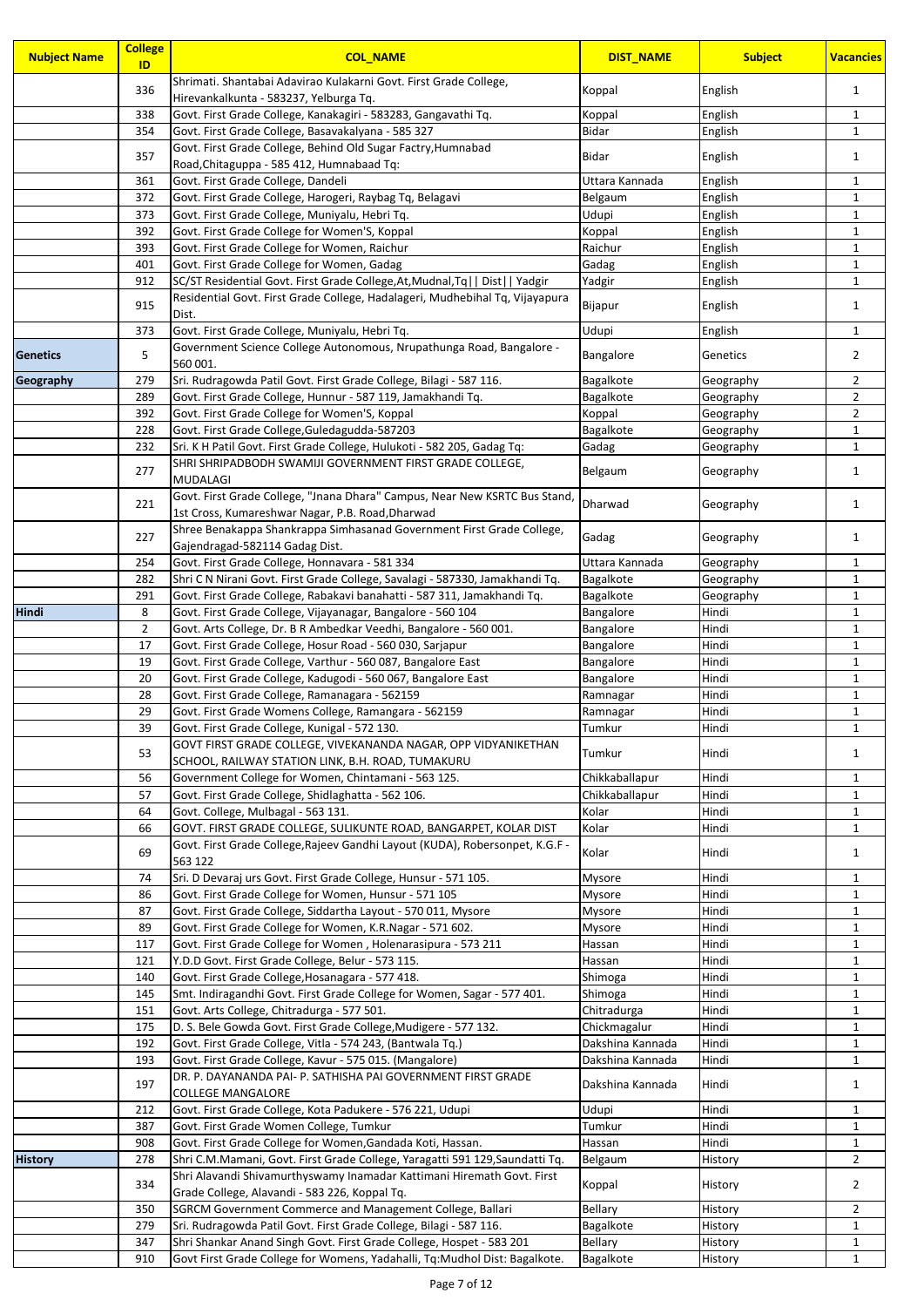| <b>Nubject Name</b>         | <b>College</b><br>ID | <b>COL NAME</b>                                                                                                                                         | <b>DIST NAME</b>                     | <b>Subject</b>              | <b>Vacancies</b>             |
|-----------------------------|----------------------|---------------------------------------------------------------------------------------------------------------------------------------------------------|--------------------------------------|-----------------------------|------------------------------|
|                             | 9                    | Govt. First Grade College, K.R.Puram, Bangalore - 560 036.                                                                                              | Bangalore                            | History                     | 1                            |
|                             | 271                  | Govt. First Grade College.Athani - 591304                                                                                                               | Belgaum                              | History                     | $\mathbf{1}$                 |
|                             | 320<br>328           | Govt. College, Sindhanoor - 584 128.<br>Govt. First Grade College, Yelburga - 583 236.                                                                  | Raichur                              | History                     | $\mathbf{1}$<br>$\mathbf{1}$ |
|                             | 331                  | Govt. First Grade College, Koppal - 583 231                                                                                                             | Koppal<br>Koppal                     | History<br>History          | $\mathbf{1}$                 |
|                             | 339                  | SRIMATHI ANGADI VEERAMMA THIRUKAPPA GOVT FIRST GRADE COLLEGE<br><b>KUDLIGI</b>                                                                          | Bellary                              | History                     | $\mathbf{1}$                 |
|                             | 21                   | Govt. First Grade College, Hesarghatta, Bangalore - 560 088                                                                                             | Bangalore                            | History                     | $\mathbf{1}$                 |
|                             | 143                  | Govt. First Grade College, ANAVATTI - 577 413, SORAB (T)                                                                                                | Shimoga                              | History                     | $\mathbf{1}$                 |
|                             | 160                  | Govt. First Grade College, Javanagondanahalli - 577 511, Hiriyur Tq.                                                                                    | Chitradurga                          | History                     | $\mathbf{1}$                 |
|                             | 189                  | Govt. First Grade College, Haleangadi - 574 146(Mangalore Tq.)                                                                                          | Dakshina Kannada                     | History                     | $\mathbf{1}$                 |
|                             | 198<br>206           | Govt. First Grade College for Women, Mangalore - 575 001<br>Govt. First Grade College, Kaapu - 574 106, (Udupi Tq.)                                     | Dakshina Kannada<br>Udupi            | History<br>History          | $\mathbf{1}$<br>$\mathbf 1$  |
|                             |                      | Shree Benakappa Shankrappa Simhasanad Government First Grade College,                                                                                   |                                      |                             |                              |
|                             | 227                  | Gajendragad-582114 Gadag Dist.                                                                                                                          | Gadag                                | History                     | $\mathbf{1}$                 |
|                             | 252                  | Govt. First Grade College, Joida - 581 186                                                                                                              | Uttara Kannada                       | History                     | $\mathbf{1}$                 |
|                             | 256                  | Govt. First Grade College, Sirsi - 581 401                                                                                                              | Uttara Kannada                       | History                     | $\mathbf{1}$                 |
|                             | 261                  | Govt. First Grade College, Ainapura - 591 303, (Athani Tq.)                                                                                             | Belgaum                              | History                     | $\mathbf{1}$                 |
|                             | 272<br>275           | Somavva C Angadi Govt. First Grade College, K.K.Koppa - 591 109, Belgaum<br>Govt. First Grade College, Pashchapura 591 122, Hukkeri Tq.                 | Belgaum<br>Belgaum                   | History                     | $\mathbf{1}$<br>$\mathbf{1}$ |
|                             | 281                  | Govt. First Grade College, Terdal - 587315                                                                                                              | Bagalkote                            | History<br>History          | $\mathbf 1$                  |
|                             | 284                  | Govt. First Grade College, Mudhol - 587 313                                                                                                             | Bagalkote                            | History                     | $\mathbf 1$                  |
|                             | 285                  | Govt. First Grade College, Badami - 587 201                                                                                                             | Bagalkote                            | History                     | $\mathbf{1}$                 |
|                             | 329                  | Govt. First Grade College, Kustagi - 584 121.                                                                                                           | Koppal                               | History                     | $\mathbf{1}$                 |
|                             | 338                  | Govt. First Grade College, Kanakagiri - 583283, Gangavathi Tq.                                                                                          | Koppal                               | History                     | $\mathbf{1}$                 |
|                             | 340                  | Smt. Saraladevi Satheshchandra Agarwal Govt. First Grade<br>College, (Autonomous) S. N Pet                                                              | Bellary                              | History                     | $\mathbf{1}$                 |
|                             | 344                  | Govt. First Grade College, Kurugod - 583 116                                                                                                            | <b>Bellary</b>                       | History                     | $\mathbf{1}$                 |
|                             | 346<br>351           | Govt. First Grade College, Sandur - 583 119<br>Govt. First Grade College, Moka - 583 117, Bellary                                                       | <b>Bellary</b><br>Bellary            | History<br>History          | $\mathbf{1}$<br>$\mathbf 1$  |
|                             | 361                  | Govt. First Grade College, Dandeli                                                                                                                      | Uttara Kannada                       | History                     | $\mathbf 1$                  |
|                             | 365                  | Govt. First Grade College, Mangalore, Yalburga Tq.                                                                                                      | Koppal                               | History                     | $\mathbf{1}$                 |
|                             | 373                  | Govt. First Grade College, Muniyalu, Hebri Tq.                                                                                                          | Udupi                                | History                     | $\mathbf{1}$                 |
|                             | 382                  | Government First Grade College, Kerur, Badami Tq.                                                                                                       | Bagalkote                            | History                     | $\mathbf{1}$                 |
|                             | 390                  | Govt. First Grade College for Women, Bellary                                                                                                            | Bellary                              | History                     | 1                            |
|                             | 397<br>408           | Govt. First Grade College for Women, Bagalkote<br>Govt. First Grade College for Women, Sindhanur, Raichur                                               | Bagalkote<br>Raichur                 | History<br>History          | $\mathbf 1$<br>$\mathbf{1}$  |
|                             | 923                  | Residential Govt. First Grade College, THALABALA, Koppal Dist.                                                                                          | Koppal                               | History                     | $\mathbf{1}$                 |
| <b>HOME SCIENCE</b>         | 4                    | SMT. VHD CENTRAL INSTITUTE OF HOME SCIENCE                                                                                                              | Bangalore                            | <b>HOME SCIENCE</b>         | 7                            |
|                             | 72                   | Maharanis Science College for Women, Mysore - 570 005.                                                                                                  | Mysore                               | <b>HOME SCIENCE</b>         | 3                            |
|                             | 253                  | Govt. First Grade College, Ankola - 581 353                                                                                                             | Uttara Kannada                       | HOME SCIENCE                | $\mathbf{1}$                 |
| <b>Industrial Chemistry</b> | 138                  | Sir.M.Vishweshwaraiah Govt. Science College, Bommanakatte, Bhadravathi -<br>577 302.                                                                    | Shimoga                              | <b>Industrial Chemistry</b> | $\mathbf{2}$                 |
|                             | 247<br>8             | Govt Arts & Science College, Karwar - 581 301.                                                                                                          | Uttara Kannada                       | <b>Industrial Chemistry</b> | 1                            |
| <b>JOURNALISM</b>           | 197                  | Govt. First Grade College, Vijayanagar, Bangalore - 560 104<br>DR. P. DAYANANDA PAI- P. SATHISHA PAI GOVERNMENT FIRST GRADE<br><b>COLLEGE MANGALORE</b> | <b>Bangalore</b><br>Dakshina Kannada | JOURNALISM<br>JOURNALISM    | 1<br>$\mathbf{1}$            |
|                             | 204                  | Govt. First Grade College, Karkala - 574 104.                                                                                                           | Udupi                                | JOURNALISM                  | $\mathbf{1}$                 |
|                             | $\mathbf{1}$         | Maharanis Arts, Commerce and Management College for Women, Bangalore<br>560 0012.                                                                       | Bangalore                            | JOURNALISM                  | $\mathbf{1}$                 |
|                             | 100                  | Govt. First Grade College, K.R.Pet - 571 426.                                                                                                           | Mandya                               | JOURNALISM                  | 1                            |
|                             | 173                  | I.D.S.G.Govt. College, Chikkamagalur - 577 102.                                                                                                         | Chickmagalur                         | JOURNALISM                  | $\mathbf{1}$                 |
|                             | 182                  | Government First Grade College, Kalasa - 577124, Mudigere Taluk                                                                                         | Chickmagalur                         | JOURNALISM                  | $\mathbf 1$                  |
|                             | 209                  | Dr. G. Shankar Govt. Women's First Grade College & PG Study Centre,<br>Ajjarkad, Udupi - 576 101 (Udupi Dist.)                                          | Udupi                                | JOURNALISM                  | $\mathbf{1}$                 |
|                             | 908                  | Govt. First Grade College for Women, Gandada Koti, Hassan.                                                                                              | Hassan                               | <b>JOURNALISM</b>           | $\mathbf{1}$                 |
| Kannada                     | 193                  | Govt. First Grade College, Kavur - 575 015. (Mangalore)                                                                                                 | Dakshina Kannada                     | Kannada                     | $\overline{2}$               |
|                             | 201<br>204           | Govt. First Grade College, Belandoor, Kaimana Post Puttur T Q D K574 202                                                                                | Dakshina Kannada                     | Kannada                     | $\mathbf{1}$                 |
|                             | 64                   | Govt. First Grade College, Karkala - 574 104.<br>Govt. College, Mulbagal - 563 131.                                                                     | Udupi<br>Kolar                       | Kannada<br>Kannada          | $\mathbf{1}$<br>$\mathbf{1}$ |
|                             | 3                    | Government Ramnarayan Chellaram College of Commerce & Management                                                                                        | Bangalore                            | Kannada                     | $\mathbf{1}$                 |
|                             | 9                    | Govt. First Grade College, K.R.Puram, Bangalore - 560 036.                                                                                              | Bangalore                            | Kannada                     | $\mathbf 1$                  |
|                             | 59                   | Govt. First Grade College, Gauribidanur - 561 208                                                                                                       | Chikkaballapur                       | Kannada                     | 1                            |
|                             | 61                   | Govt. First Grade College, Vemagal - 563 157,                                                                                                           | Kolar                                | Kannada                     | $\mathbf{1}$                 |
|                             | 69                   | Govt. First Grade College, Rajeev Gandhi Layout (KUDA), Robersonpet, K.G.F -<br>563 122                                                                 | Kolar                                | Kannada                     | 1                            |
|                             | 187                  | Govt. First Grade College, Belthangadi - 574 214.                                                                                                       | Dakshina Kannada                     | Kannada                     | 1                            |
|                             | 197                  | DR. P. DAYANANDA PAI- P. SATHISHA PAI GOVERNMENT FIRST GRADE<br><b>COLLEGE MANGALORE</b>                                                                | Dakshina Kannada                     | Kannada                     | $\mathbf{1}$                 |
|                             | 212<br>247           | Govt. First Grade College, Kota Padukere - 576 221, Udupi<br>Govt Arts & Science College, Karwar - 581 301.                                             | Udupi<br>Uttara Kannada              | Kannada<br>Kannada          | $\mathbf{1}$<br>1            |
|                             | 263                  | Govt. First Grade College, Sadalaga (Chikkodi Tq.)                                                                                                      | Belgaum                              | Kannada                     | $\mathbf{1}$                 |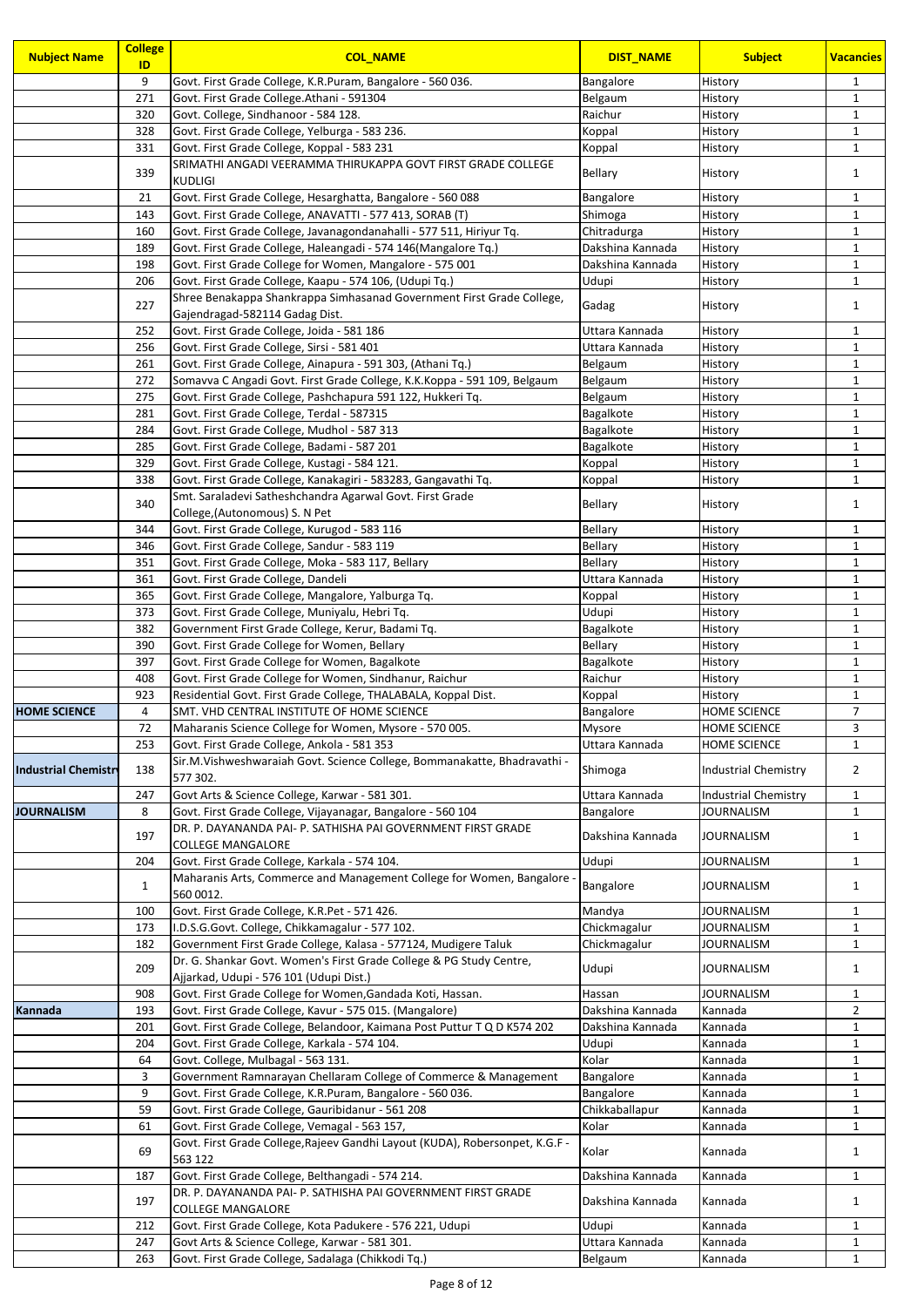| <b>Nubject Name</b> | <b>College</b><br>ID | <b>COL NAME</b>                                                                                                                           | <b>DIST_NAME</b>              | <b>Subject</b>                    | <b>Vacancies</b>             |
|---------------------|----------------------|-------------------------------------------------------------------------------------------------------------------------------------------|-------------------------------|-----------------------------------|------------------------------|
|                     | 54                   | Govt. First Grade College, M.G.Road, Chikkaballapur - 562 101.                                                                            | Chikkaballapur                | Kannada                           | $\mathbf{1}$                 |
|                     | 55                   | Government First Grade College and PG Centre, Chintamani - 563 125.                                                                       | Chikkaballapur                | Kannada                           | $\mathbf{1}$                 |
|                     | 67                   | Govt. First Grade College, Srinivasapura - 563 135.                                                                                       | Kolar                         | Kannada                           | $\mathbf{1}$                 |
|                     | 85                   | Govt. First Grade College, Hanagodu - 571 105, Hunsur Tq.                                                                                 | <b>Mysore</b>                 | Kannada                           | $\mathbf{1}$                 |
|                     | 119                  | GOVERNMENT FIRST GRADE COLLEGE, SAKLESHPUR-573134 HASSAN DIST                                                                             | Hassan                        | Kannada                           | $\mathbf{1}$                 |
|                     | 132<br>133           | Govt. First Grade College, Domlur, Bangalore<br>Govt. First Grade College, Mosalehosalli - 573 212, Hassan Tq.                            | Bangalore<br>Hassan           | Kannada<br>Kannada                | $\mathbf{1}$<br>$\mathbf{1}$ |
|                     | 137                  | Govt. Law College, Holenarasipura - 573 211                                                                                               | Hassan                        | Kannada                           | $\mathbf{1}$                 |
|                     | 176                  | Govt. First Grade College, Narasimharajapura - 577 134.                                                                                   | Chickmagalur                  | Kannada                           | $\mathbf 1$                  |
|                     | 184                  | Govt. First Grade College, Yagati - 577 040, Kadur Tq.                                                                                    | Chickmagalur                  | Kannada                           | $\mathbf{1}$                 |
|                     | 188                  | Govt. First Grade College, Bettampadi - 574 259, (Puttur Tg.)                                                                             | Dakshina Kannada              | Kannada                           | $\mathbf{1}$                 |
|                     | 192                  | Govt. First Grade College, Vitla - 574 243, (Bantwala Tq.)                                                                                | Dakshina Kannada              | Kannada                           | $\mathbf{1}$                 |
|                     | 196                  | Govt. First Grade College, Sullia - 574 239                                                                                               | Dakshina Kannada              | Kannada                           | $\mathbf{1}$                 |
|                     | 198                  | Govt. First Grade College for Women, Mangalore - 575 001                                                                                  | Dakshina Kannada              | Kannada                           | $\mathbf{1}$                 |
|                     | 202                  | Govt. First Grade College, Hebri - 576 112, (Karkala Tq.)<br>Govt. First Grade<br>College, Hebri - 576 112, (Karkala Tq.)                 | Udupi                         | Kannada                           | $\mathbf{1}$                 |
|                     | 211                  | Govt First Grade College Koteshwara, Kundapura                                                                                            | Udupi                         | Kannada                           | $\mathbf{1}$                 |
|                     | 213                  | Govt. First Grade College, Kushalanagar - 571 234, Somwarpet Tq                                                                           | Madikeri                      | Kannada                           | $\mathbf{1}$                 |
|                     | 214                  | Govt. First Grade College, Napoklu, Madikeri Tq                                                                                           | Madikeri                      | Kannada                           | $\mathbf{1}$                 |
|                     | 215                  | Govt. First Grade College, Madikere - 571 201                                                                                             | Madikeri                      | Kannada                           | $\mathbf{1}$                 |
|                     | 225                  | Govt. First Grade College, Annigeri - 582 201, Navalgund Tq.<br>Lalithadevi Gurusiddappa Sindhur Govt. First Grade College, Savanur - 581 | Dharwad                       | Kannada                           | $\mathbf{1}$                 |
|                     | 236                  | 118.                                                                                                                                      | Haveri                        | Kannada                           | $\mathbf{1}$                 |
|                     | 252                  | Govt. First Grade College, Joida - 581 186                                                                                                | Uttara Kannada                | Kannada                           | $\mathbf{1}$                 |
|                     | 282                  | Shri C N Nirani Govt. First Grade College, Savalagi - 587330, Jamakhandi Tq.                                                              | Bagalkote                     | Kannada                           | $\mathbf{1}$                 |
|                     | 290                  | Govt First Grade College, Kaladagi- 587 204, Tq & Dist: Bagalkot                                                                          | Bagalkote<br>Dakshina Kannada | Kannada                           | $\mathbf{1}$<br>$\mathbf{1}$ |
|                     | 374<br>910           | Govt. First Grade College, Mudipu, Bantwala Tq.<br>Govt First Grade College for Womens, Yadahalli, Tq:Mudhol Dist: Bagalkote.             | Bagalkote                     | Kannada<br>Kannada                | $\mathbf{1}$                 |
|                     |                      | Vijnaneshwar Govt Law College, Maratur, Gulbarga University Campus                                                                        |                               |                                   |                              |
| <b>LAW</b>          | 314                  | ,Gulbarga                                                                                                                                 | Kalaburgi                     | LAW                               | 5                            |
| Marathi             | 381                  | Govt. First Grade College, Beedi, Khanapura Tq.                                                                                           | Belgaum                       | Marathi                           | $\mathbf{1}$                 |
| <b>Mathematics</b>  | 317                  | Govt. First Grade College, Shahapur - 585 223.                                                                                            | Yadgir                        | Mathematics                       | 4                            |
|                     | 74                   | Sri. D Devaraj urs Govt. First Grade College, Hunsur - 571 105.                                                                           | Mysore                        | Mathematics                       | 3                            |
|                     | 324                  | Govt. First Grade College, Raichur - 584 101                                                                                              | Raichur                       | Mathematics                       | 3                            |
|                     | 340                  | Smt. Saraladevi Satheshchandra Agarwal Govt. First Grade<br>College, (Autonomous) S. N Pet                                                | Bellary                       | Mathematics                       | $\overline{2}$               |
|                     | 174                  | Govt. First Grade College, Koppa - 577 126.                                                                                               | Chickmagalur                  | <b>Mathematics</b>                | $\overline{2}$               |
|                     | 292                  | Govt. First Grade College, Navabag, Khaza Colony, Vijayapur - 586 101                                                                     | Bijapur                       | Mathematics                       | $\overline{2}$               |
|                     | 295                  | Shah.Sogamal.Peeraji.Oswal Govt. First Grade College, Muddebihal - 586 212                                                                | Bijapur                       | <b>Mathematics</b>                | $\overline{2}$               |
|                     | 303                  | Govt First Grade College Afzalpur                                                                                                         | Kalaburgi                     | Mathematics                       | $\overline{2}$               |
|                     | 312                  | Sri Shivalingeshwara Govt. First Grade College, Madanahipparaga - 585 282,<br>Aland Tq.                                                   | Kalaburgi                     | Mathematics                       | $\mathbf{2}$                 |
|                     | 38                   | Govt. First Grade College, Sira - 572 137.                                                                                                | Tumkur                        | Mathematics                       | $\mathbf{1}$                 |
|                     | 114                  | GOVERNMENT FIRST GRADE COLLEGE FOR WOMEN, M.G. ROAD, NEAR                                                                                 | Hassan                        | Mathematics                       | $\mathbf{1}$                 |
|                     |                      | STADIUM, HASSAN - 573 201                                                                                                                 |                               |                                   |                              |
|                     | 118                  | Sri H D Devegowda Govt. First Grade College, paduvalahippe                                                                                | Hassan                        | Mathematics                       | $\mathbf{1}$                 |
|                     | 44                   | Govt. First Grade College, Chikkanaikanahalli - 572 214.                                                                                  | Tumkur                        | Mathematics                       | $\mathbf{1}$                 |
|                     | 188                  | Govt. First Grade College, Bettampadi - 574 259, (Puttur Tq.)                                                                             | Dakshina Kannada              | Mathematics                       | $\mathbf{1}$                 |
|                     | 191                  | Govt. First Grade College, Vamadapadavu - 574 324, (Bantwala Tq.)                                                                         | Dakshina Kannada              | Mathematics                       | $\mathbf{1}$                 |
|                     | 196<br>268           | Govt. First Grade College, Sullia - 574 239<br>Smt. I S Yadawad Govt. First Grade College, Ramdurg - 591 123                              | Dakshina Kannada<br>Belgaum   | <b>Mathematics</b><br>Mathematics | $\mathbf{1}$<br>$\mathbf{1}$ |
|                     | 272                  | Somavva C Angadi Govt. First Grade College, K.K.Koppa - 591 109, Belgaum                                                                  | Belgaum                       | Mathematics                       | 1                            |
|                     | 273                  | Govt. First Grade College, Kittur 591 115, Bylahongala Tq:                                                                                | Belgaum                       | Mathematics                       | $\mathbf{1}$                 |
|                     | 275                  | Govt. First Grade College, Pashchapura 591 122, Hukkeri Tq.                                                                               | Belgaum                       | Mathematics                       | $\mathbf{1}$                 |
|                     | 278                  | Shri C.M.Mamani, Govt. First Grade College, Yaragatti 591 129, Saundatti Tq.                                                              | Belgaum                       | Mathematics                       | $\mathbf{1}$                 |
|                     | 283                  | Govt. First Grade College, Sector No.43 Navangar, Bagalkot- 587 103                                                                       | Bagalkote                     | Mathematics                       | $\mathbf{1}$                 |
|                     | 294                  | Govt. First Grade College, Basavanabagewadi - 586 203                                                                                     | Bijapur                       | Mathematics                       | $\mathbf{1}$                 |
|                     | 315                  | Govt. First Grade College, Yadgiri - 585 202.                                                                                             | Yadgir                        | Mathematics                       | $\mathbf{1}$                 |
|                     | 319                  | Govt. First Grade College, Kembhavi - 585 216, Shorapur Tq.                                                                               | Yadgir                        | <b>Mathematics</b>                | $\mathbf{1}$                 |
|                     | 320                  | Govt. College, Sindhanoor - 584 128.                                                                                                      | Raichur                       | Mathematics                       | $\mathbf{1}$                 |
|                     | 325<br>327           | Govt. First Grade College, Lingasagur - 584 122<br>Govt. First Grade College, Mudgal - 584 125, Lingasagur Tq.                            | Raichur<br>Raichur            | Mathematics<br>Mathematics        | $\mathbf{1}$<br>$\mathbf{1}$ |
|                     | 341                  | Gangavathi Venkataramanashetty Padmavathamma Govt. First Grade College,                                                                   | Bellary                       | Mathematics                       | $\mathbf{1}$                 |
|                     | 343                  | Hagaribommanahalli - 583 212.<br>Govt. First Grade College, Siraguppa - 583 121.                                                          | Bellary                       | Mathematics                       | $\mathbf{1}$                 |
|                     | 344                  | Govt. First Grade College, Kurugod - 583 116                                                                                              | Bellary                       | Mathematics                       | $\mathbf{1}$                 |
|                     | 354                  | Govt. First Grade College, Basavakalyana - 585 327                                                                                        | Bidar                         | Mathematics                       | $\mathbf{1}$                 |
|                     | 357                  | Govt. First Grade College, Behind Old Sugar Factry, Humnabad                                                                              | <b>Bidar</b>                  | Mathematics                       | $\mathbf{1}$                 |
|                     | 361                  | Road, Chitaguppa - 585 412, Humnabaad Tq:                                                                                                 | Uttara Kannada                | Mathematics                       |                              |
|                     | 912                  | Govt. First Grade College, Dandeli<br>SC/ST Residential Govt. First Grade College, At, Mudnal, Tq   Dist   Yadgir                         | Yadgir                        | Mathematics                       | $\mathbf{1}$<br>$\mathbf{1}$ |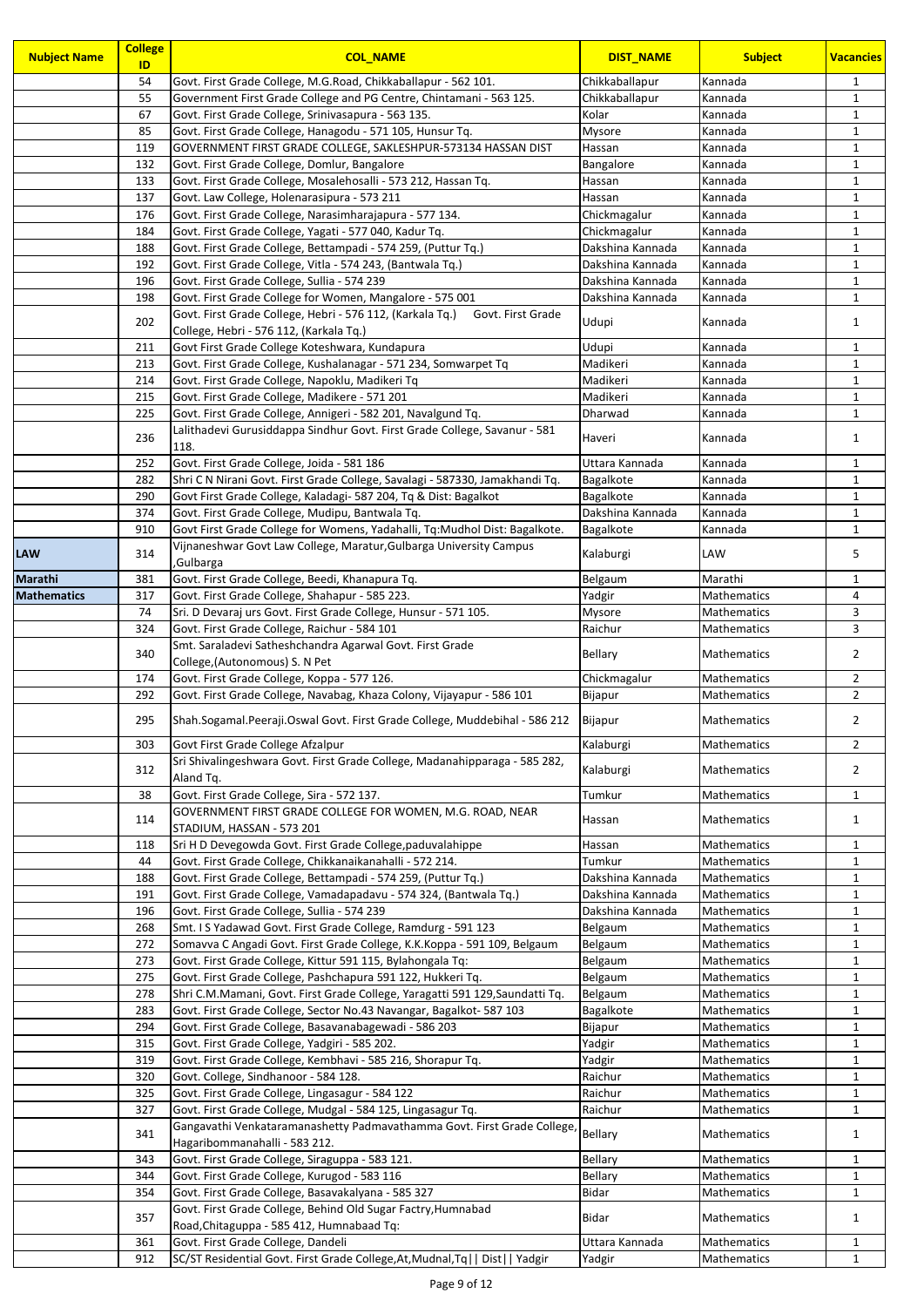| <b>Nubject Name</b> | <b>College</b><br>ID | <b>COL NAME</b>                                                                                                                  | <b>DIST_NAME</b>                     | <b>Subject</b>            | <b>Vacancies</b>             |
|---------------------|----------------------|----------------------------------------------------------------------------------------------------------------------------------|--------------------------------------|---------------------------|------------------------------|
|                     | 915                  | Residential Govt. First Grade College, Hadalageri, Mudhebihal Tq, Vijayapura<br>Dist.                                            | <b>Bijapur</b>                       | Mathematics               | $\mathbf{1}$                 |
|                     | 315                  | Govt. First Grade College, Yadgiri - 585 202.                                                                                    | Yadgir                               | Mathematics               | $\mathbf{1}$                 |
|                     | 97                   | Govt. College, Mandya - 571 401.                                                                                                 | Mandya                               | Mathematics               | $\mathbf{1}$                 |
| <b>MicroBiology</b> | 5                    | Government Science College Autonomous, Nrupathunga Road, Bangalore -<br>560 001.                                                 | Bangalore                            | MicroBiology              | 5                            |
|                     | 6                    | Maharanis Science College for Women, Bangalore - 560 001.                                                                        | Bangalore                            | MicroBiology              | 4                            |
|                     | 112                  | Govt. Science College, Hassan - 573 201.                                                                                         | Hassan                               | MicroBiology              | 2                            |
|                     | 153                  | Govt. Science College, Chitradurga - 577 501.                                                                                    | Chitradurga                          | MicroBiology              | 1                            |
|                     | 56                   | Government College for Women, Chintamani - 563 125.                                                                              | Chikkaballapur                       | MicroBiology              | $\mathbf{1}$                 |
|                     | 98                   | Govt. College for Women, M.C.Road, Mandya - 571 401.<br>Sir.M.Vishweshwaraiah Govt. Science College, Bommanakatte, Bhadravathi - | Mandya                               | MicroBiology              | $\mathbf{1}$                 |
|                     | 138                  | 577 302.<br>Maharanis Arts, Commerce and Management College for Women, Bangalore -                                               | Shimoga                              | MicroBiology              | $\mathbf{1}$                 |
| <b>Music</b>        | $\mathbf{1}$         | 560 0012.                                                                                                                        | Bangalore                            | Music                     | $\overline{2}$               |
|                     | 340                  | Smt. Saraladevi Satheshchandra Agarwal Govt. First Grade<br>College, (Autonomous) S. N Pet                                       | <b>Bellary</b>                       | Music                     | 1                            |
| <b>Physics</b>      | 283                  | Govt. First Grade College, Sector No.43 Navangar, Bagalkot-587 103                                                               | Bagalkote                            | Physics                   | 4                            |
|                     | 295                  | Shah.Sogamal.Peeraji.Oswal Govt. First Grade College, Muddebihal - 586 212                                                       | <b>Bijapur</b>                       | Physics                   | 4                            |
|                     | 292<br>269           | Govt. First Grade College, Navabag, Khaza Colony, Vijayapur - 586 101<br>Govt. First Grade College, Chikkodi - 591 201           | Bijapur<br>Belgaum                   | Physics<br>Physics        | 3<br>$\overline{2}$          |
|                     | 341                  | Gangavathi Venkataramanashetty Padmavathamma Govt. First Grade College,<br>Hagaribommanahalli - 583 212.                         | Bellary                              | <b>Physics</b>            | $\overline{2}$               |
|                     | 220                  | Govt. First Grade College, Rajanagar, Hubli - 580 032                                                                            | Dharwad                              | Physics                   | $\overline{2}$               |
|                     | 230                  | Sri Jagadguru Thontadarya Govt. First Grade College, Mundargi - 582 118                                                          | Gadag                                | Physics                   | $\overline{2}$               |
|                     | 273                  | Govt. First Grade College, Kittur 591 115, Bylahongala Tq:                                                                       | Belgaum                              | Physics                   | $\overline{2}$               |
|                     | 328                  | Govt. First Grade College, Yelburga - 583 236.                                                                                   | Koppal                               | Physics                   | $\overline{2}$               |
|                     | 240                  | Govt. First Grade College, Ranebennur - 581 115                                                                                  | Haveri                               | Physics                   | $\mathbf{1}$                 |
|                     | 243<br>330           | Govt. First Grade College, Hanagal - 581 104<br>Sri. Kolli Nageshwar Rao Govt. First Grade College, Gangavathi - 583 227.        | Haveri                               | Physics<br>Physics        | $\mathbf{1}$<br>$\mathbf{1}$ |
|                     | 64                   | Govt. College, Mulbagal - 563 131.                                                                                               | Koppal<br>Kolar                      | Physics                   | $\mathbf{1}$                 |
|                     | 226                  | Shri. Siddeshwara Govt. First Grade College & PG Study Centre- Nargund - 582<br>207.                                             | Gadag                                | <b>Physics</b>            | $\mathbf{1}$                 |
|                     | 27                   | Govt. First Grade College, Thyamagondglu - 562 132, Nelamangala Tq.                                                              | <b>Bangalore Rural</b>               | Physics                   | 1                            |
|                     | 33                   | Smt. Neelamma Kudur K A Sathyanarayana Setty Govt. First Grade College,<br>Kudur - 561 101. (Magadi Tq.)                         | Ramnagar                             | Physics                   | $\mathbf{1}$                 |
|                     | 61                   | Govt. First Grade College, Vemagal - 563 157,                                                                                    | Kolar                                | Physics                   | 1                            |
|                     | 65                   | Govt. Womens College, Kolar - 563 101.                                                                                           | Kolar                                | Physics                   | $\mathbf{1}$                 |
|                     | 70                   | Govt. First Grade College, Bangaru Tirupati - 563 116, Hulkur Village,<br>Bangarpet                                              | Kolar                                | <b>Physics</b>            | 1                            |
|                     | 141                  | Govt. First Grade College, Soraba - 577 429.                                                                                     | Shimoga                              | Physics                   | 1                            |
|                     | 150                  | Govt. First Grade College, Shiralakoppa - 577 428, Shikaripura Tq:                                                               | Shimoga                              | Physics                   | $\mathbf{1}$                 |
|                     | 156                  | Vedavathi Govt. First Grade College, Hiriyur - 577598                                                                            | Chitradurga                          | Physics                   | 1                            |
|                     | 166                  | Govt. First Grade Womens College, Davanagere - 577 004                                                                           | Davanagere                           | <b>Physics</b>            | $\mathbf{1}$                 |
|                     | 186                  | Govt. First Grade College, Uppinangadi -574 241, (Puttur Tq.)                                                                    | Dakshina Kannada                     | Physics                   | $\mathbf 1$                  |
|                     | 191<br>196           | Govt. First Grade College, Vamadapadavu - 574 324, (Bantwala Tq.)<br>Govt. First Grade College, Sullia - 574 239                 | Dakshina Kannada<br>Dakshina Kannada | Physics<br>Physics        | $\mathbf{1}$<br>$\mathbf{1}$ |
|                     | 223                  | Govt. First Grade College, Kalaghatagi -581204                                                                                   | Dharwad                              | Physics                   | 1                            |
|                     | 231                  | Govt. First Grade College, and P G study center GADAG                                                                            | Gadag                                | Physics                   | 1                            |
|                     | 234                  | SMBK Govt. First Grade College, Naregal - 582 119, Ron Tq.                                                                       | Gadag                                | Physics                   | 1                            |
|                     | 248                  | Govt. First Grade College, Haliyal - 581 329.                                                                                    | Uttara Kannada                       | <b>Physics</b>            | $\mathbf{1}$                 |
|                     | 268                  | Smt. I S Yadawad Govt. First Grade College, Ramdurg - 591 123                                                                    | Belgaum                              | Physics                   | $\mathbf{1}$                 |
|                     | 270                  | Govt. First Grade College, Raibag - 591 317                                                                                      | Belgaum                              | <b>Physics</b>            | $\mathbf{1}$                 |
|                     | 271                  | Govt. First Grade College.Athani - 591304                                                                                        | Belgaum                              | Physics                   | $\mathbf{1}$                 |
|                     | 278<br>361           | Shri C.M.Mamani, Govt. First Grade College, Yaragatti 591 129, Saundatti Tq.<br>Govt. First Grade College, Dandeli               | Belgaum<br>Uttara Kannada            | Physics<br><b>Physics</b> | $\mathbf{1}$<br>$\mathbf{1}$ |
|                     | 400                  | Govt. First Grade College for Women, ELTC Building, Opposite to R N Shetty                                                       | Dharwad                              | Physics                   | $\mathbf{1}$                 |
|                     | 910                  | Stadium Office, Dharwad<br>Govt First Grade College for Womens, Yadahalli, Tq:Mudhol Dist: Bagalkote.                            | Bagalkote                            | Physics                   | $\mathbf{1}$                 |
|                     | 915                  | Residential Govt. First Grade College, Hadalageri, Mudhebihal Tq, Vijayapura                                                     | Bijapur                              | <b>Physics</b>            | $\mathbf{1}$                 |
| Politicla science   | 336                  | Dist.<br>Shrimati. Shantabai Adavirao Kulakarni Govt. First Grade College,                                                       | Koppal                               | Politicla science         | $\overline{2}$               |
|                     | 379                  | Hirevankalkunta - 583237, Yelburga Tq.<br>Govt. First Grade College, TAVRAGERA, Tq:Kushtagi Dt: Koppal                           | Koppal                               | Politicla science         | $\overline{2}$               |
|                     | 329                  | Govt. First Grade College, Kustagi - 584 121.                                                                                    | Koppal                               | Politicla science         | 1                            |
|                     | 412                  | Govt. First Grade College, Turuvihal, Sindhanur Tq.                                                                              | Raichur                              | Politicla science         | 1                            |
|                     | 341                  | Gangavathi Venkataramanashetty Padmavathamma Govt. First Grade College,<br>Hagaribommanahalli - 583 212.                         | Bellary                              | Politicla science         | $\mathbf{1}$                 |
|                     | 345                  | H. S. M. S.Govt. First Grade College, Takkalakote - 583 122,                                                                     | <b>Bellary</b>                       | Politicla science         | $\mathbf{1}$                 |
|                     | 21                   | Govt. First Grade College, Hesarghatta, Bangalore - 560 088                                                                      | Bangalore                            | Politicla science         | $\mathbf{1}$                 |
|                     | 261                  | Govt. First Grade College, Ainapura - 591 303, (Athani Tq.)                                                                      | Belgaum                              | Politicla science         | $\mathbf{1}$                 |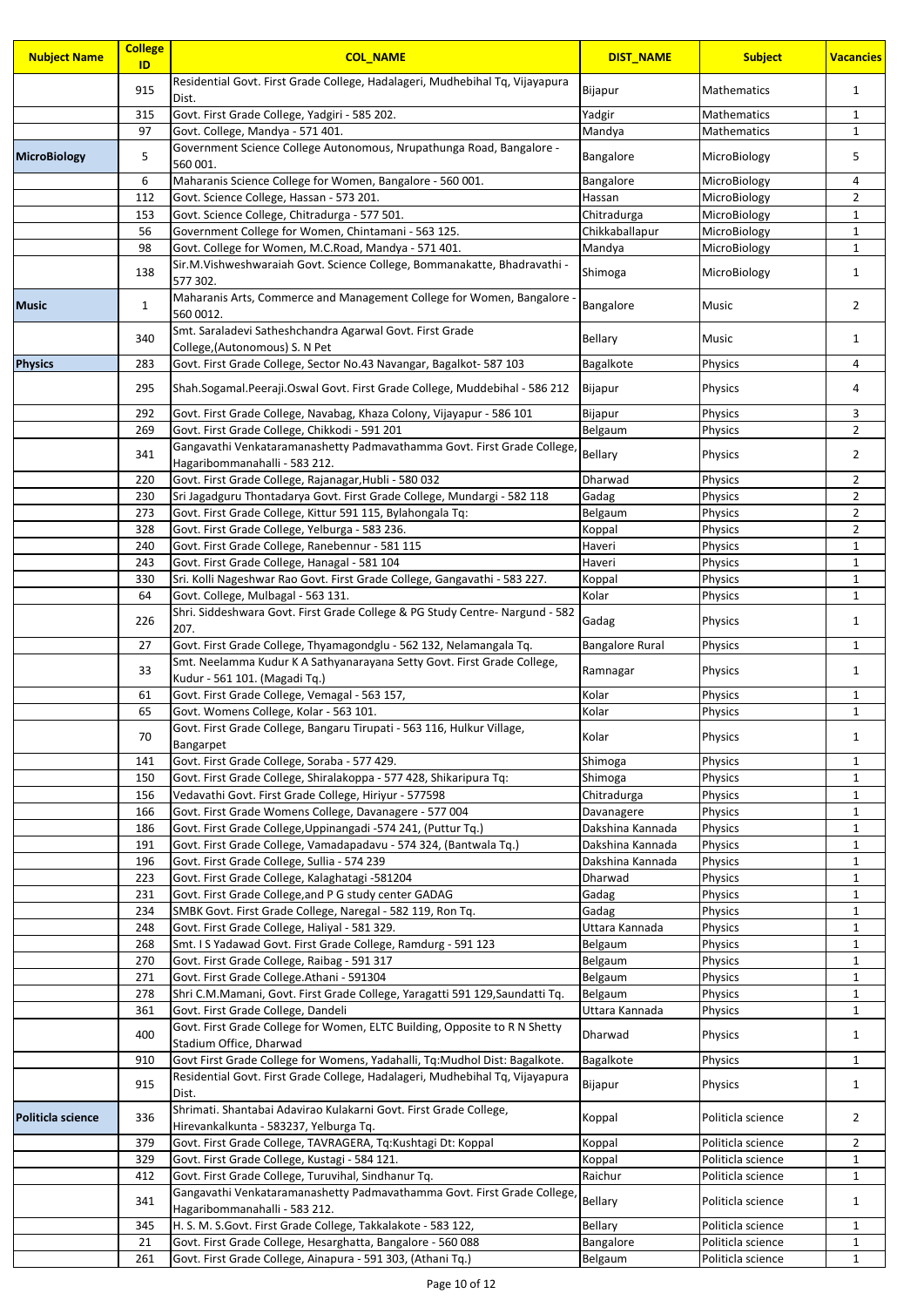| <b>Nubject Name</b>          | <b>College</b><br>ID | <b>COL NAME</b>                                                                                                                             | <b>DIST NAME</b>       | <b>Subject</b>                         | <b>Vacancies</b>             |
|------------------------------|----------------------|---------------------------------------------------------------------------------------------------------------------------------------------|------------------------|----------------------------------------|------------------------------|
|                              | 264                  | Govt. First Grade College, Hukkeri - 591 309                                                                                                | Belgaum                | Politicla science                      | $\mathbf{1}$                 |
|                              | 269                  | Govt. First Grade College, Chikkodi - 591 201                                                                                               | Belgaum                | Politicla science                      | $\mathbf{1}$                 |
|                              | 274                  | Shri.Mallappa Yegappa Khyadi Govt. First Grade College, Telsang 591 265,<br>Athani Tq.                                                      | Belgaum                | Politicla science                      | $\mathbf{1}$                 |
|                              | 276                  | Govt. First Grade College, Kokatanoor (Katgeri) - 591 230                                                                                   | Belgaum                | Politicla science                      | 1                            |
|                              | 280                  | Govt. First Grade College for Women, Jamakhandi - 587 301.                                                                                  | Bagalkote              | Politicla science                      | $\mathbf{1}$                 |
|                              | 281                  | Govt. First Grade College, Terdal - 587315                                                                                                  | Bagalkote              | Politicla science                      | 1                            |
|                              | 283                  | Govt. First Grade College, Sector No.43 Navangar, Bagalkot-587 103                                                                          | Bagalkote              | Politicla science                      | $\mathbf 1$                  |
|                              | 286                  | Govt. First Grade College, Hungund - 587 118                                                                                                | Bagalkote              | Politicla science                      | $\mathbf{1}$                 |
|                              | 287                  | Government First Grade College ILKAL- 587 125 Hungund Tq:                                                                                   | Bagalkote              | Politicla science                      | $\mathbf{1}$                 |
|                              | 290<br>291           | Govt First Grade College, Kaladagi- 587 204, Tq & Dist: Bagalkot<br>Govt. First Grade College, Rabakavi banahatti - 587 311, Jamakhandi Tq. | Bagalkote<br>Bagalkote | Politicla science<br>Politicla science | $\mathbf{1}$<br>$\mathbf{1}$ |
|                              | 295                  | Shah.Sogamal.Peeraji.Oswal Govt. First Grade College, Muddebihal - 586 212                                                                  | Bijapur                | Politicla science                      | $\mathbf{1}$                 |
|                              | 327                  |                                                                                                                                             | Raichur                |                                        | 1                            |
|                              | 333                  | Govt. First Grade College, Mudgal - 584 125, Lingasagur Tq.<br>Govt. First Grade College, Hitnala - 583 234, Koppal Tq.                     | Koppal                 | Politicla science<br>Politicla science | 1                            |
|                              |                      | Chilukuri Nageshwar rao Govt. First Grade College, Sriramanagara - 584 130,                                                                 |                        |                                        |                              |
|                              | 335                  | Gangavathi Tq.                                                                                                                              | Koppal                 | Politicla science                      | $\mathbf{1}$                 |
|                              | 350                  | SGRCM Government Commerce and Management College, Ballari                                                                                   | <b>Bellary</b>         | Politicla science                      | $\mathbf{1}$                 |
|                              | 353                  | Govt. First Grade College, Aurad (B) - 585 326                                                                                              | <b>Bidar</b>           | Politicla science                      | $\mathbf{1}$                 |
|                              | 355<br>357           | Govt. First Grade College, Bhalki - 585 328<br>Govt. First Grade College, Behind Old Sugar Factry, Humnabad                                 | Bidar<br>Bidar         | Politicla science<br>Politicla science | 1<br>$\mathbf{1}$            |
|                              |                      | Road, Chitaguppa - 585 412, Humnabaad Tq:                                                                                                   |                        |                                        |                              |
|                              | 365                  | Govt. First Grade College, Mangalore, Yalburga Tq.                                                                                          | Koppal                 | Politicla science                      | $\mathbf{1}$                 |
|                              | 386                  | Govt. First Grade College, Rampura, Bagalkote Tq.                                                                                           | Bagalkote              | Politicla science                      | $\mathbf{1}$                 |
|                              | 391                  | Govt. First Grade College for Women, Bidar                                                                                                  | Bidar                  | Politicla science                      | $\mathbf{1}$                 |
|                              | 915                  | Residential Govt. First Grade College, Hadalageri, Mudhebihal Tq, Vijayapura<br>Dist.                                                       | Bijapur                | Politicla science                      | $\mathbf{1}$                 |
| <b>Psycology</b>             | 145                  | Smt. Indiragandhi Govt. First Grade College for Women, Sagar - 577 401.                                                                     | Shimoga                | Psycology                              | 3                            |
|                              | 48                   | Govt. First Grade College, Tiptur - 572 201                                                                                                 | Tumkur                 | Psycology                              | 1                            |
|                              | 148                  | Govt. First Grade College and PG Centre, Thirthahalli - 577 432                                                                             | Shimoga                | Psycology                              | $\mathbf 1$                  |
|                              | 171                  | Govt. First Grade College, Sante Bennur - 577 552, Channagiri Tq.                                                                           | Davanagere             | Psycology                              | $\mathbf{1}$                 |
|                              | 237                  | Govt. First Grade College, Akkialur - 581 102, (Hanagal Tq.)                                                                                | Haveri                 | Psycology                              | $\mathbf{1}$                 |
|                              | 250                  | Govt. First Grade College, Yallapura - 581 359.                                                                                             | Uttara Kannada         | Psycology                              | $\mathbf{1}$                 |
|                              | 258                  | Govt. First Grade College, Manki - 581 348, Honnavara Tq                                                                                    | Uttara Kannada         | Psycology                              | $\mathbf{1}$                 |
| <b>Public Administration</b> | 92                   | Govt. First Grade College, Chamarajnagar - 571 313.                                                                                         | Chamarajanagar         | <b>Public Administration</b>           | $\mathbf{1}$                 |
| Sanskrit                     | 148                  | Govt. First Grade College and PG Centre, Thirthahalli - 577 432                                                                             | Shimoga                | Sanskrit                               | $\mathbf{1}$                 |
| <b>Sanskrit</b>              | 3<br>4               | Government Ramnarayan Chellaram College of Commerce & Management<br>SMT. VHD CENTRAL INSTITUTE OF HOME SCIENCE                              | Bangalore              | Sanskrit                               | $\mathbf{1}$                 |
|                              |                      | Government Science College Autonomous, Nrupathunga Road, Bangalore -                                                                        | Bangalore              | Sanskrit                               | 1                            |
|                              | 5                    | 560 001.                                                                                                                                    | Bangalore              | Sanskrit                               | 1                            |
|                              | 247                  | Govt Arts & Science College, Karwar - 581 301.                                                                                              | Uttara Kannada         | Sanskrit                               | $\mathbf{1}$                 |
| <b>Social work</b>           | 63                   | Govt. Boys College, Kolar - 563 101.                                                                                                        | Kolar                  | Social work                            | $\overline{2}$               |
|                              | 68                   | Government First Grade College, Malur - 563 160.                                                                                            | Kolar                  | Social work                            | 2                            |
|                              | 100<br>155           | Govt. First Grade College, K.R.Pet - 571 426.<br>Govt. First Grade College, Molkalmuru - 577 535.                                           | Mandya<br>Chitradurga  | Social work<br>Social work             | 1<br>1                       |
|                              |                      | Smt. Rudramba M P Prakash Govt. First Grade College, Huvinahadagali - 583                                                                   |                        |                                        |                              |
|                              | 348                  | 219                                                                                                                                         | <b>Bellary</b>         | Social work                            | $\mathbf{1}$                 |
| <b>Sociology</b>             | 236                  | Lalithadevi Gurusiddappa Sindhur Govt. First Grade College, Savanur - 581<br>118.                                                           | Haveri                 | Sociology                              | $\overline{2}$               |
|                              | 336                  | Shrimati. Shantabai Adavirao Kulakarni Govt. First Grade College,<br>Hirevankalkunta - 583237, Yelburga Tq.                                 | Koppal                 | Sociology                              | $\overline{2}$               |
|                              | 13                   | Govt. First Grade College, Malleshwaram - 560 012, Bangalore.                                                                               | Bangalore              | Sociology                              | 1                            |
|                              | 25                   | Govt. First Grade College, Sulebele - 562 129, Hoskote Tq.                                                                                  | <b>Bangalore Rural</b> | Sociology                              | 1                            |
|                              | 221                  | Govt. First Grade College, "Jnana Dhara" Campus, Near New KSRTC Bus Stand,<br>1st Cross, Kumareshwar Nagar, P.B. Road, Dharwad              | Dharwad                | Sociology                              | $\mathbf{1}$                 |
|                              | $\mathbf{1}$         | Maharanis Arts, Commerce and Management College for Women, Bangalore<br>560 0012.                                                           | Bangalore              | Sociology                              | 1                            |
|                              | 14                   | Govt. First Grade College, Peenya, I stage, Bangalore - 560 058                                                                             | Bangalore              | Sociology                              | $\mathbf{1}$                 |
|                              | 15                   | Govt. First Grade College, Frazer Town, Bangalore - 560 005                                                                                 | Bangalore              | Sociology                              | $\mathbf{1}$                 |
|                              | 61                   | Govt. First Grade College, Vemagal - 563 157,                                                                                               | Kolar                  | Sociology                              | $\mathbf{1}$                 |
|                              | 67                   | Govt. First Grade College, Srinivasapura - 563 135.                                                                                         | Kolar                  | Sociology                              | 1                            |
|                              | 109                  | Govt. First Grade College, Halagur - 571 421, Malavalli Tq.                                                                                 | Mandya                 | Sociology                              | $\mathbf 1$                  |
|                              | 225                  | Govt. First Grade College, Annigeri - 582 201, Navalgund Tq.                                                                                | Dharwad                | Sociology                              | $\mathbf 1$                  |
|                              | 261                  | Govt. First Grade College, Ainapura - 591 303, (Athani Tq.)                                                                                 | Belgaum                | Sociology                              | 1                            |
|                              | 263                  | Govt. First Grade College, Sadalaga (Chikkodi Tq.)                                                                                          | Belgaum                | Sociology                              | $\mathbf{1}$                 |
|                              | 265<br>279           | Govt. First Grade College, Khanapura - 591 302<br>Sri. Rudragowda Patil Govt. First Grade College, Bilagi - 587 116.                        | Belgaum<br>Bagalkote   | Sociology                              | $\mathbf{1}$<br>$\mathbf{1}$ |
|                              | 285                  | Govt. First Grade College, Badami - 587 201                                                                                                 | Bagalkote              | Sociology<br>Sociology                 | $\mathbf{1}$                 |
|                              | 291                  | Govt. First Grade College, Rabakavi banahatti - 587 311, Jamakhandi Tq.                                                                     | Bagalkote              | Sociology                              | $\mathbf{1}$                 |
|                              | 329                  | Govt. First Grade College, Kustagi - 584 121.                                                                                               | Koppal                 | Sociology                              | $\mathbf{1}$                 |
|                              |                      |                                                                                                                                             |                        |                                        |                              |